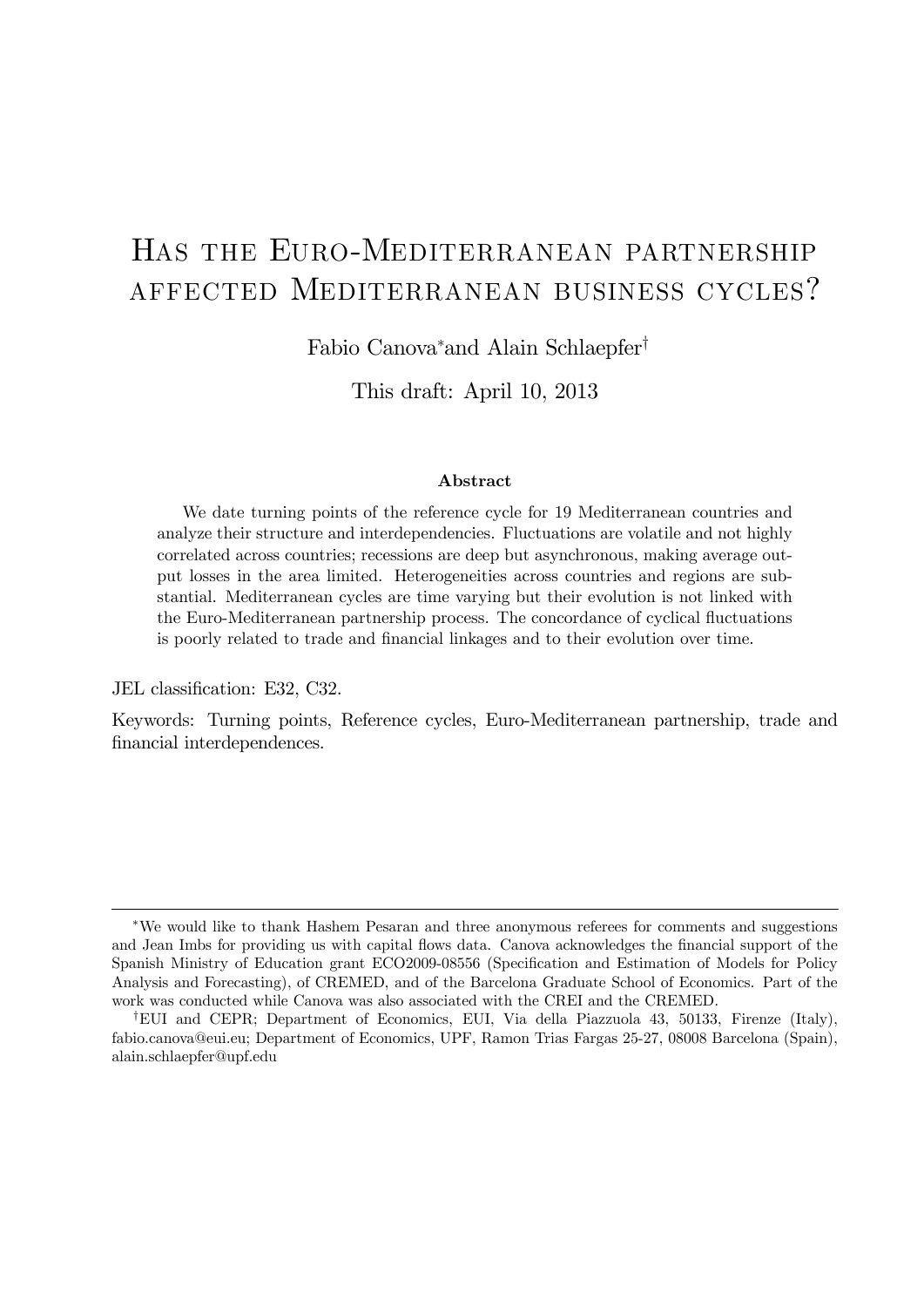## 1 Introduction

One of the main objectives of the Euro-Mediterranean partnership is to enhance economic and financial cooperation between members and to create an area of shared prosperity through sustained socioeconomic development, see http://www.eeas.europa.eu/euromed. To achieve this goal, the EU has established preferential relationships with non-EU Mediterranean partners, including bilateral association agreements and the European neighborhood policy (ENP). Bilateral association agreements try to establish an area with free trade and free financial flows, both in terms of North-South and of South-South relationships, and to create a common regulatory platform among partner countries. The ENP instead seeks to create an area of stability, prosperity, democracy and peaceful solution of conflicts by offering participating countries a stake in the EU internal markets, and supporting economic convergence toward EU standards with financial packages (the so-called ENPI instruments).

These association agreements produced structural reforms in a number of Mediterranean countries - trade was liberalized, entry barriers for foreign banks into domestic financial markets were lowered, and red tape for starting business reduced - changing the characteristics of the local economies. For example, the EU is now the first trading partner of Mediterranean countries and Mediterranean partners (excluding Turkey) account for about 5 per cent of the overall EU trade in goods. In addition, in the last five years Mediterranean exports (imports) to the EU increased by 11 (8) per cent a year, the fastest growing percentage of any commercial area with the EU in the world. Similarly, Foreign Direct Investments from the EU to the area, while still small in volume, have grown at the rate of 10 per cent a year.

Drawing from similar experiences elsewhere in the world, one can conjecture that the increased interconnection with the EU will have positive growth effects in the region in the years to come. However, increased interdependencies are likely to bring an important side effect: economies which in the past were insulated from EU cyclical fluctuations are now likely to be more affected by them. In addition, they may lead to new specialization patterns, affecting employment and the profitability of certain sectors. Thus, it is important to measure the impact of the Euro-Mediterranean partnership on Mediterranean business cycles and the externalities that EU policies may have for business cycles in non-EU countries.

How should cyclical fluctuations of a small economy change when it becomes more interconnected with a large economy? The interaction between trade openness, financial inte-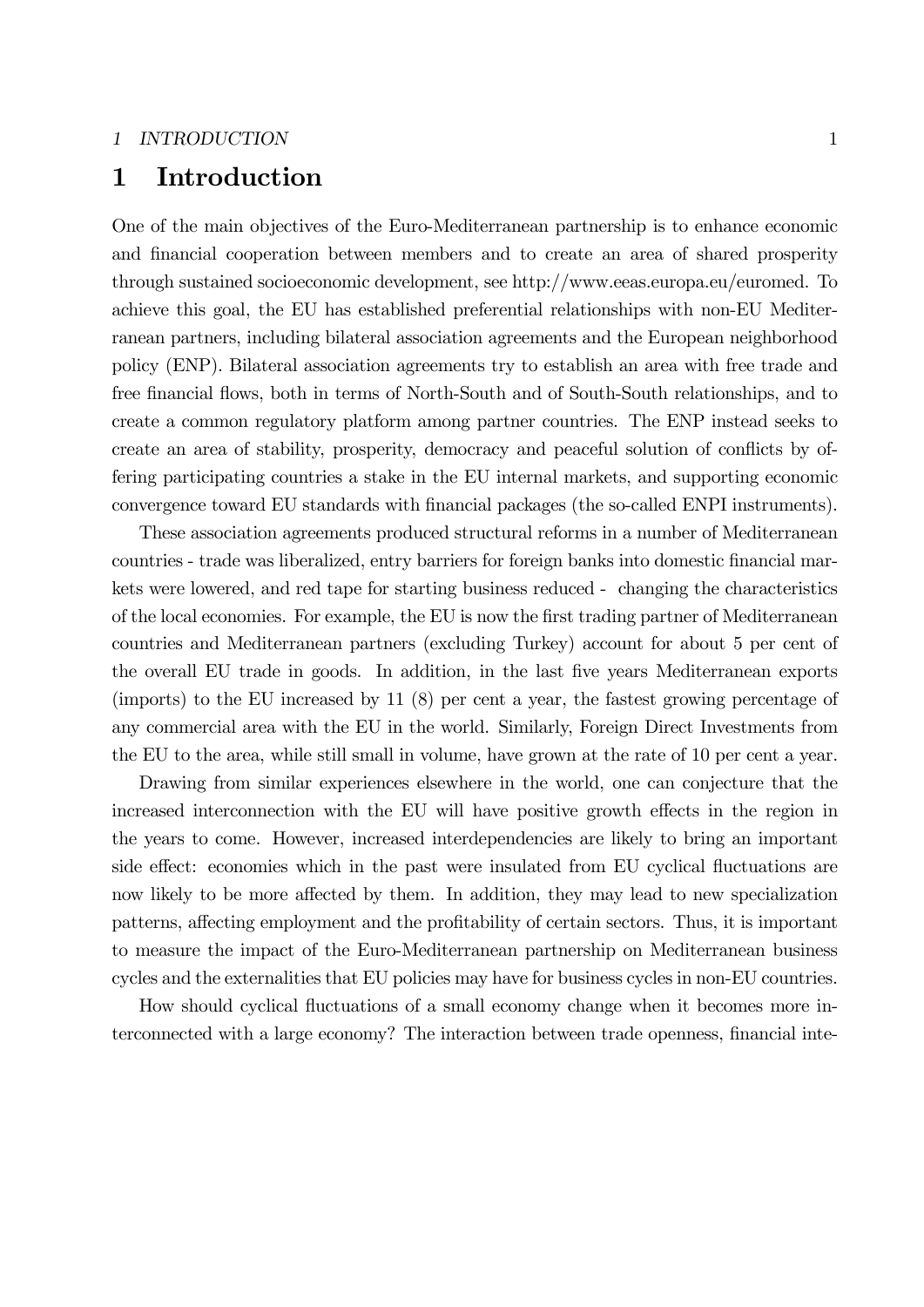### 1 INTRODUCTION 2

gration and cyclical dynamics is complex because direct and indirect effects may be present (see Imbs, 2010, for a review). Increased bilateral trade is expected to be accompanied by higher cyclical synchronization (see e.g. Canova and Dellas, 1993, or Frankel and Rose, 1998) but the impact of financial integration is unclear. Limited ability to borrow and lend internationally may hamper the transfer of resources across countries following changes in productivity growth, and thus lead to higher cyclical comovements (see Heathcote and Perri, 2004). On the other hand, if agents have limited information or face liquidity constraints, limiting capital flows may lead to lower cyclical comovements as investors may be unable to simultaneously withdraw capital from many destinations (see e.g. Calvo and Mendoza, 2000). Specialization is also an important dimension to consider, as countries with similar production structure will display high cyclical synchronization, even when trade and financial flows are limited. However, since trade and financial openness may lead to increased specialization, more cross-border interdependencies may indirectly make cyclical comovements lower (see Kraay and Ventura, 2007). Since some Mediterranean countries possess natural resources and others have comparative advantage in labor intensive sectors, this latter hypothesis may be relevant for the region. In general, to evaluate the effects of the Euro-Mediterranean partnership, one must know what cyclical fluctuations in the Mediterranean basin look like, whether the production structure, the level of development, the monetary regime, and the institutional framework may explain regional heterogeneities and understand what contributes to transmit fluctuations, both within the region and from EU to non-EU countries. Canova and Ciccarelli (2012) provide a first look at business cycles in the area but do not study the structure of cyclical fluctuations nor the transmission mechanism across countries. This paper fills this gap.

We contribute to the existing literature in three ways. For students of business cycles, we provide a turning point classification, previously unavailable for many countries in the region and for the Mediterranean as a whole, and a set of stylized facts summarizing features of the fluctuations in the area. This information is likely to be useful to test domestic and international models of the business cycle and to understand relative differences in the cyclical characteristics of developed, developing and frontier economies. For international macroeconomists, we provide novel evidence on the relationship between trade, finance and cyclical synchronization which questions the way standard models generate cross country transmission of business cycles. For policymakers, we provide a characterization of the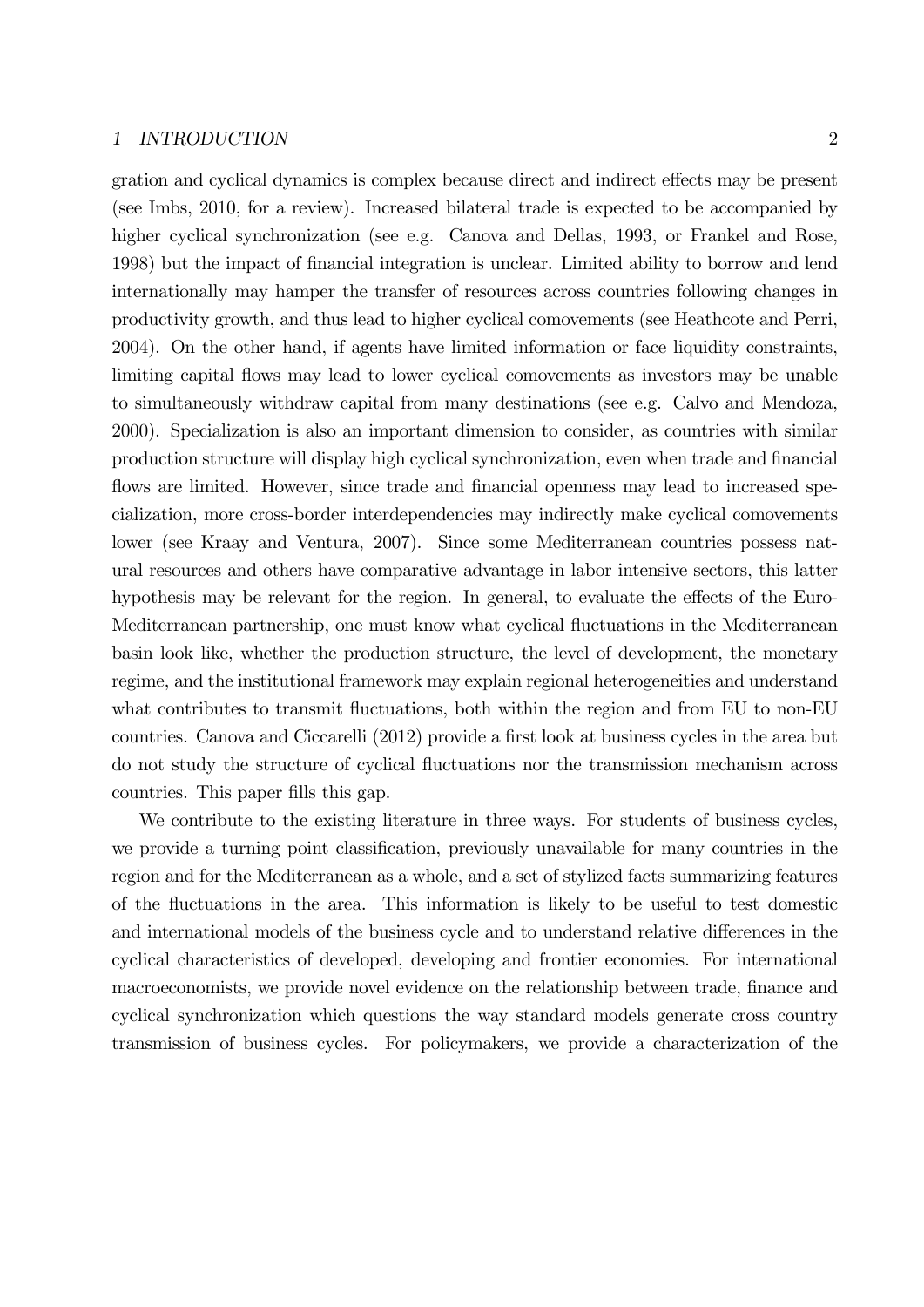### 1 INTRODUCTION 3

heterogeneities present in the cyclical fluctuations of the region, a necessary step to formulate policies better achieving integration goals, and an interim evaluation of the effects of the Euro-Mediterranean partnership.

We use up to five quarterly series (real GDP, unemployment, industrial production, real income, and real sales) for 19 Mediterranean countries in our exercises. Since not all the series are available for the entire time span, and since starting dates are often irregularly distributed, we use a weighting scheme to aggregate variables specific turning points in a reference cycle. The scheme reproduces well existing turning point dates for the major European countries of the area, generates fluctuations with reasonable features, and minimizes spurious patterns in frequencies of the cycles and in the relative duration of the phases.

Mediterranean cycles are different from those of other regions of the world: we document a vast heterogeneity of patterns in terms of persistence, volatility and comovements across countries and sub-regions. We find, for example, that cyclical upturns and downturns are not generally well synchronized, and while comovements increase in the 2008-09 recession, their absolute level is considerably below the one reported in Asia or Latin America. The number of complete cycles in different countries (regions) is also different and amplitudes and durations are very much country specific. Finally, the cross sectional distribution of output losses in recessions is quite spread out and North African countries suffer most.

The structure of cyclical fluctuations changes over time but, while the persistence and the volatility of business cycle phases are affected, the concordance of turning points is not. Thus, it is difficult to associate these variations with the institutional and the economic changes that the Euro-Mediterranean partnership has brought about. Moreover, while the correlation between bilateral interdependencies and the synchronicity of cyclical fluctuations has increased over time on average, it does not appear to be true that Mediterranean countries who signed trade agreements with EU saw this correlation increase more than the average. Hence, either the effects of the Euro-Mediterranean partnership have not yet materialized, because of institutional and political delays, or the heterogeneity of Mediterranean economies is so large that current policy measures, while going in the correct direction, only have minimal impact on cyclical comovements. The recent political turmoil in the Arab world suggests that both stories could be true and that more needs to be done before the Mediterranean becomes a meaningful economic entity.

The rest of the paper is organized as follows. The next section describes the methodology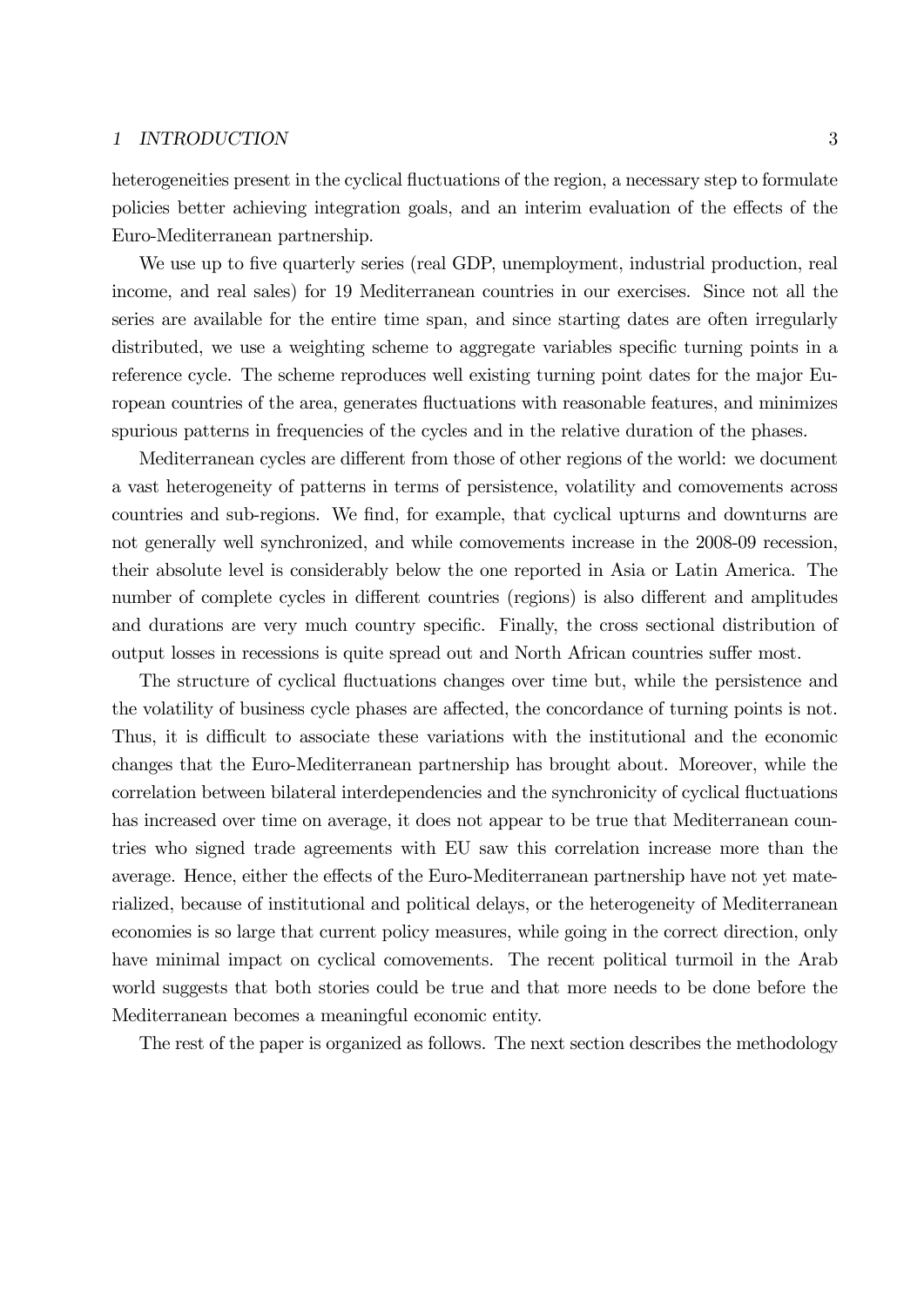used to date turning points of individual series and to aggregate them into a reference cycle, and the statistics used to summarize the characteristics of reference cycles. Section 3 presents the basic features of Mediterranean business cycles. Section 4 links cyclical fluctuations with trade and financial indicators. Section 5 concludes.

## 2 The methodology

The literature concerned with the detection of turning points has generally followed two approaches (see Hamilton, 2011, for a survey). The approach which is dominant, both in academics and in the real-time practice of dating committees, focuses attention on few aggregated time series and dates turning points in economic activity employing certain macroeconomic aggregates, for example, real GDP or an index of coincident indicators. Press releases of the NBER and the CEPR Business Cycle Dating Committees indicate that a handful of aggregated macroeconomic time series are typically looked at but that certain variables (such as employment and GDP) receive a larger weight in the decision to call a turning point or not (see e.g. NBER, 2008, or CEPR, 2010). The existing practice is therefore consistent with the idea that one should try first to aggregate information and then detect turning points using highly aggregated series.

As Harding and Pagan (2002) and (2006) have indicated, such an approach is inconsistent with the methodology employed by pioneers of business cycle analysis, who instead considered a large number of disaggregated series, identified turning points in each of these series, and then determined "reference cycle" turning points using the distribution of the turning points of the disaggregated series; see Burns and Mitchell (1946, pp. 13 and pp. 77-80).

The two methods are likely to give different classifications and, potentially, a different picture of cyclical phases, since the aggregation of non-linear functions (such as variable specific turning points) is not the same as the non-linear function of the aggregate. Nevertheless, there are theoretical and practical reasons to consider both methods useful. In general, little is known about the properties of the two approaches and, apart from a few cases where the choice is driven by special considerations (see e.g. Stock and Watson, 2010), it is a matter of taste which procedure is selected. In this study, we aggregate up turning point information and construct reference cycles for a country, a region, or an area.

Our effort is constrained by strong data limitations. Data availability forces us to con-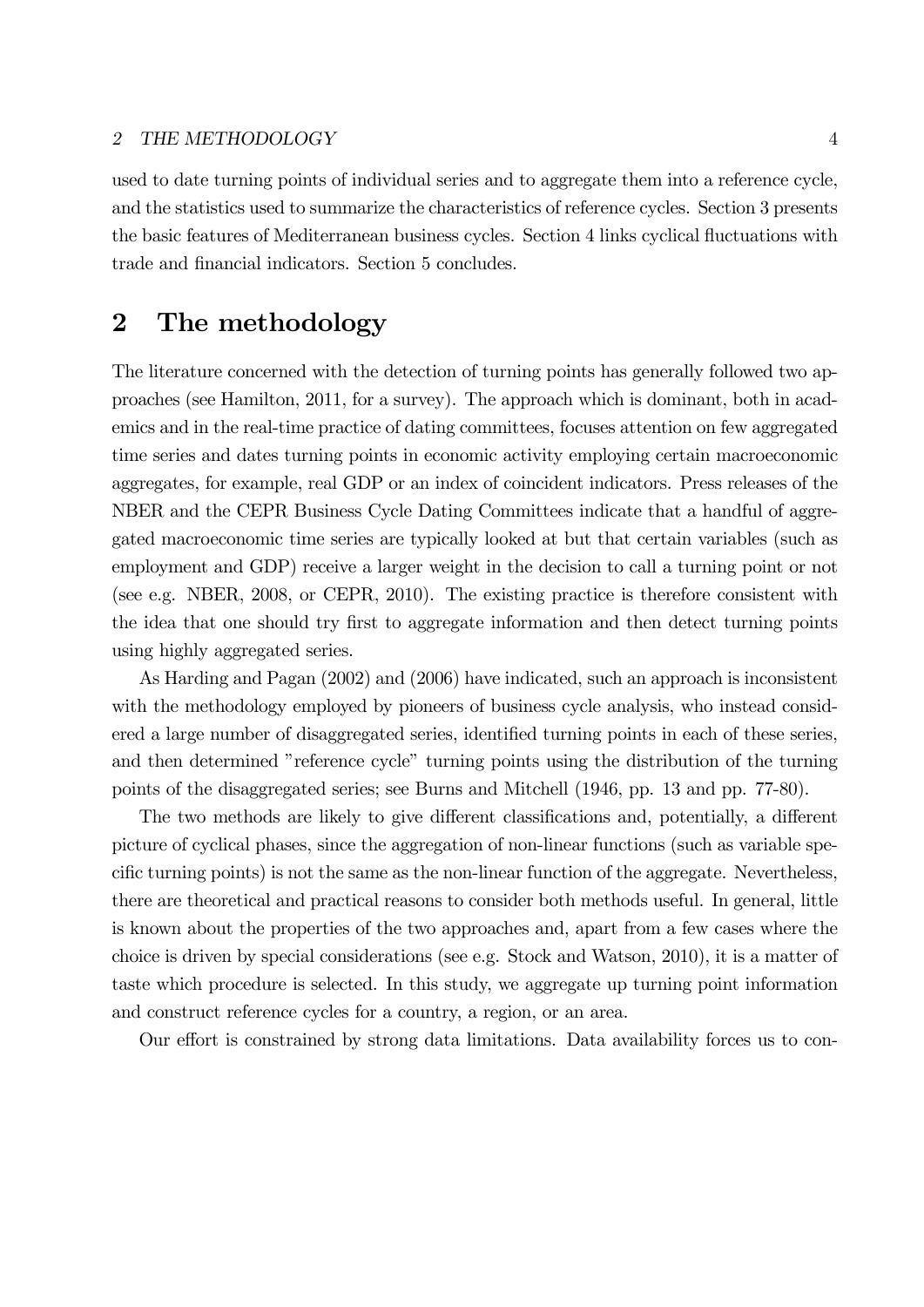centrate attention on up to five quarterly real indicators (GDP, industrial production, unemployment rate, real income and sales) and for 19 Mediterranean countries only - Algeria, Croatia, Cyprus, Egypt, France, Greece, Israel, Italy, Jordan, Lebanon, Malta, Macedonia, Morocco, Portugal, Serbia, Slovenia, Spain, Tunisia and Turkey. These five series are chosen to maintain the closest match with the practice of the NBER and the CEPR dating committees and because additional quarterly indicators, such as consumption or investment, are generally available only for the 2000s. Because not all series are available for all countries and, for the same country, the starting date of the series often differ, we experimented with numerous time varying weights when constructing country specific reference cycles. Our approach can be thought of as the discrete time counterpart of the weighting scheme for stratified data used by Stock and Watson (2010). Since industrial production data is available in the majority of the countries, we also comment on what would happen if, as it is commonly done, turning points were obtained from this series only.

We use the (log) level of individual series to date turning points. The alternative would be to detrend the data and date turning points in the residual series. This alternative, however, may lead to specification and measurement errors since there is no consensus on how to split a time series into underlying (unobservable) components and since, in short samples, the dates one obtains may depend on the assumptions used to separate the trend and the cycle (see e.g. Canova, 1999).

## 2.1 Dating turning points in individual series

To date turning points in the individual series we use a variant of Pagan and Harding (2002) algorithm, which extends Bry and Boschan's (1971) methodology to quarterly data. Since the approach is relatively well known, we only briefly describe its features.

An observation  $y_t$  is a candidate peak of a variable  $y$  if  $y_t \in \max\{y_{t-2}, y_{t-1}, y_t, y_{t+1}, y_{t+2}\},\$ and a candidate trough if  $y_t \in \min\{y_{t-2}, y_{t-1}, y_t, y_{t+1}, y_{t+2}\}.$  This condition is weaker than a rule that imposes, for example, that a candidate peak satisfies  $y_{t-2} < y_{t-1} < y_t > y_{t+1} > y_{t+2}$ and a candidate trough satisfies  $y_{t-2} > y_{t-1} > y_t < y_{t+1} < y_{t+2}$ . Therefore, we impose additional restrictions to reduce the set of potential candidate turning points. A candidate is accepted as an actual turning point if the following censoring rules hold:

• Peaks and troughs must alternate. In case of a violation, e.g. a peak is followed by a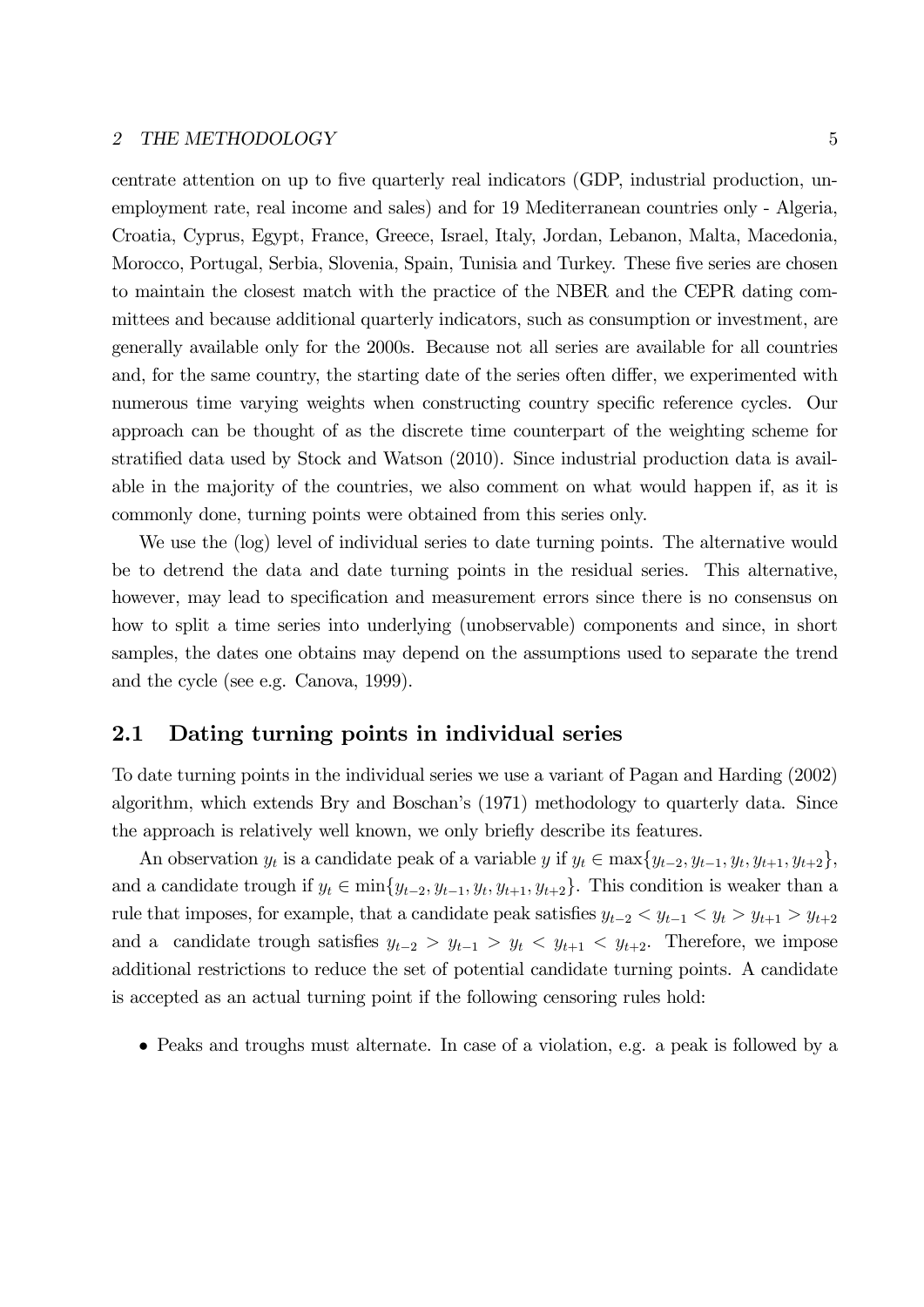peak, the lower of the two peaks is eliminated.

- A peak (trough) must be higher (lower) than the previous trough (peak).
- The minimum length of a peak-peak and of a trough-trough cycle is 5 quarters.
- The minimum length of a peak-trough and of a trough-peak phase is 2 quarters.
- Turning points occurring in the first 2 and in the last 2 quarters are eliminated.
- Peaks (troughs) at the beginning or end which are lower (higher) than the initial (ending) values are eliminated.

The first two restrictions are obvious. The third and the fourth are arbitrary but typical in the literature. For robustness, we have also produced a turning point classification requiring that a complete cycle must last, at least, 7 quarters and that expansion and recession phases last, at least, 3 quarters (see on-line appendix B). The last two constraints avoid that measurement errors and data revisions spuriously affect turning point dates. These censoring rules were sufficient to uniquely date turning points in all the series for all countries.

### 2.2 Constructing a reference cycle for each country

Consider a series  $y_{it}^j, i = 1, \ldots, 5$  in country  $j = 1, \ldots, 19$ . Given the turning points dates of each individual series, we calculate at each  $t$  the distance in quarters to the nearest peak and create the new series  $mp<sub>t</sub>(i)<sup>j</sup>$ . Similarly, we calculate at each t the distance in quarters to the nearest trough and create the new series  $m_t(i)^j$ . We then aggregate  $m_t(i)^j$  and  $m_t(i)^j$  over  $i$  and look for dates where the two aggregates reach their minimum. Intuitively, low values in  $mp_t^j$  ( $mt_t^j$ ) indicate that several series are close to a peak (trough) at time t. Thus, local minima of  $mp_t^j$  and  $mt_t^j$  are candidate peaks and troughs of the reference cycle. The same censoring rules used to date individual turning points are then applied to the candidates, and a unique set of reference cycle turning points dates is selected for each country.

It is not obvious how to aggregate the individual  $mp<sub>t</sub>(i)<sup>j</sup>$  and  $mt<sub>t</sub>(i)<sup>j</sup>$ , especially because not all series start at the same date. We have experimented with a number of alternatives. The schemes we consider are (i) a simple average of all five series; (ii) a simple average of GDP, industrial production and unemployment only, (iii) the median value of  $mp<sub>t</sub>(i)<sup>j</sup>$  and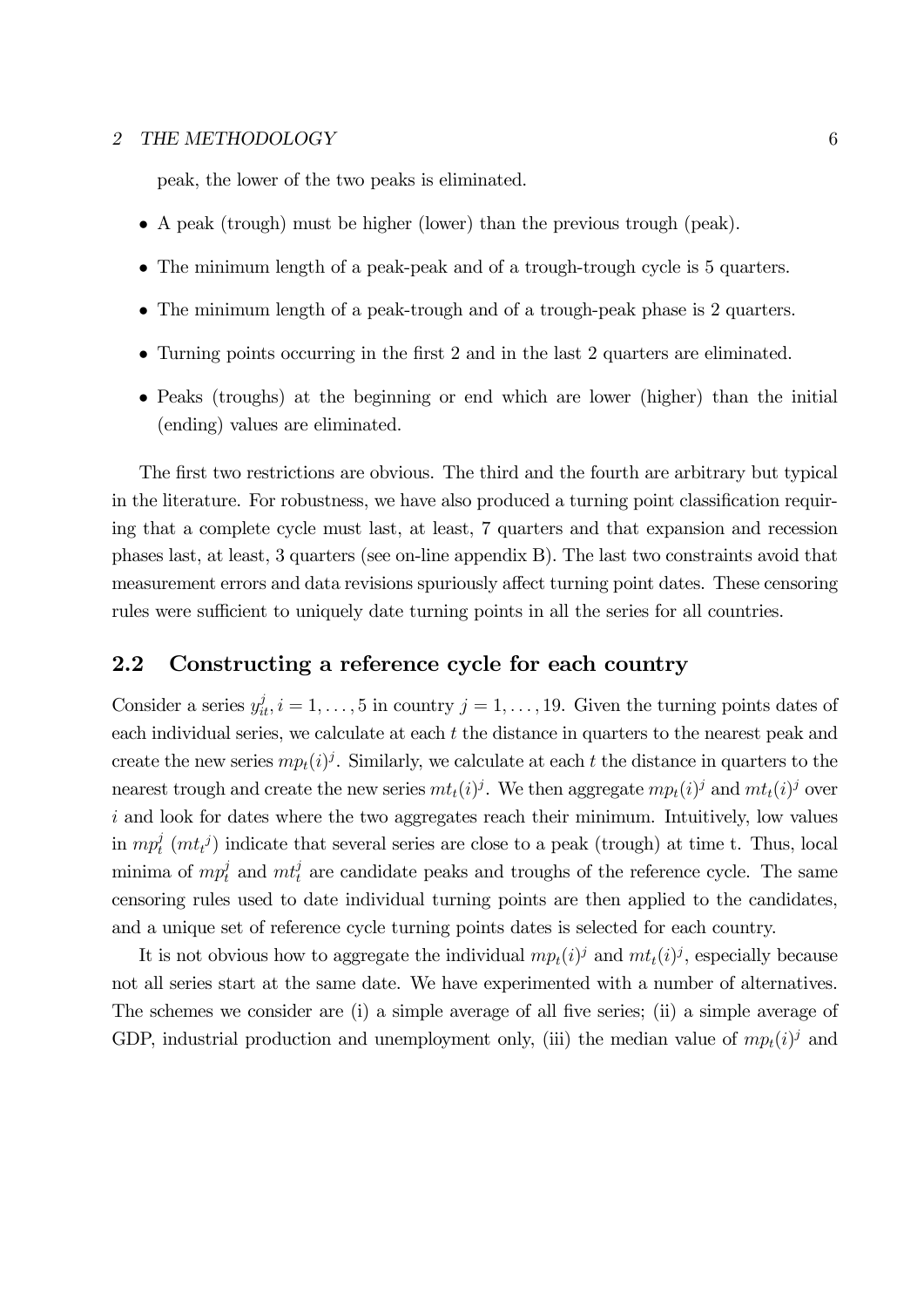$m_t(i)$ , as suggested by Pagan and Harding, (iv) a weighted average of all five series. As it will be clear below, (iv) seems the best as long as the weights are optimized. In this case the procedure is able to reproduce the existing CEPR turning point classification for the major European countries of the region and generates recession and expansion phases for these countries with the expected features.

## 2.3 Constructing a reference cycle for a region

With reference cycles for each country  $j = 1, \ldots 19$ , we apply the same techniques described in the previous subsections to construct a reference cycle for a sub-region or the area. That is, for each j, we construct two new series  $r p_t^j$  and  $r t_t^j$ , measuring the distance in quarters to the nearest peak and the nearest trough. The two series are then aggregated over  $j$  belonging to a region using equal weights and we search for minima in the two aggregated series. We then apply the same censoring rules used for individual series and for countries to identify a regional or an area reference cycle turning point.

We considered various regional sub-groupings. Geography, the production structure, the monetary regime and the level of development are employed to cluster countries since these factors can potentially shape the features of cyclical fluctuations. We consider four geographical regions - Major European countries (Portugal, Spain, France, Italy, Greece), other European countries (Malta, Cyprus, Croatia, Macedonia, Serbia and Slovenia), East Mediterranean countries (Turkey, Lebanon, Jordan and Israel) and the North African countries (Egypt, Algeria, Tunisia and Morocco); we separate Euro-area countries from non Euro-area countries; we divide poor countries from rich ones using 29000 US dollars, in 2010 PPP adjusted units, as cut off point; and cluster countries using the share of industrial value added: above the mean are Algeria, Croatia, France, Italy, Macedonia, Spain and Tunisia, below the mean all the others.

The Mediterranean reference cycle is obtained aggregating the reference cycles of the 19 countries using the same censoring rules previously described.

## 2.4 Summary statistics

We summarize the features of the reference cycle using the average duration of expansions and recessions; the average amplitude of expansions; the magnitude of the output losses in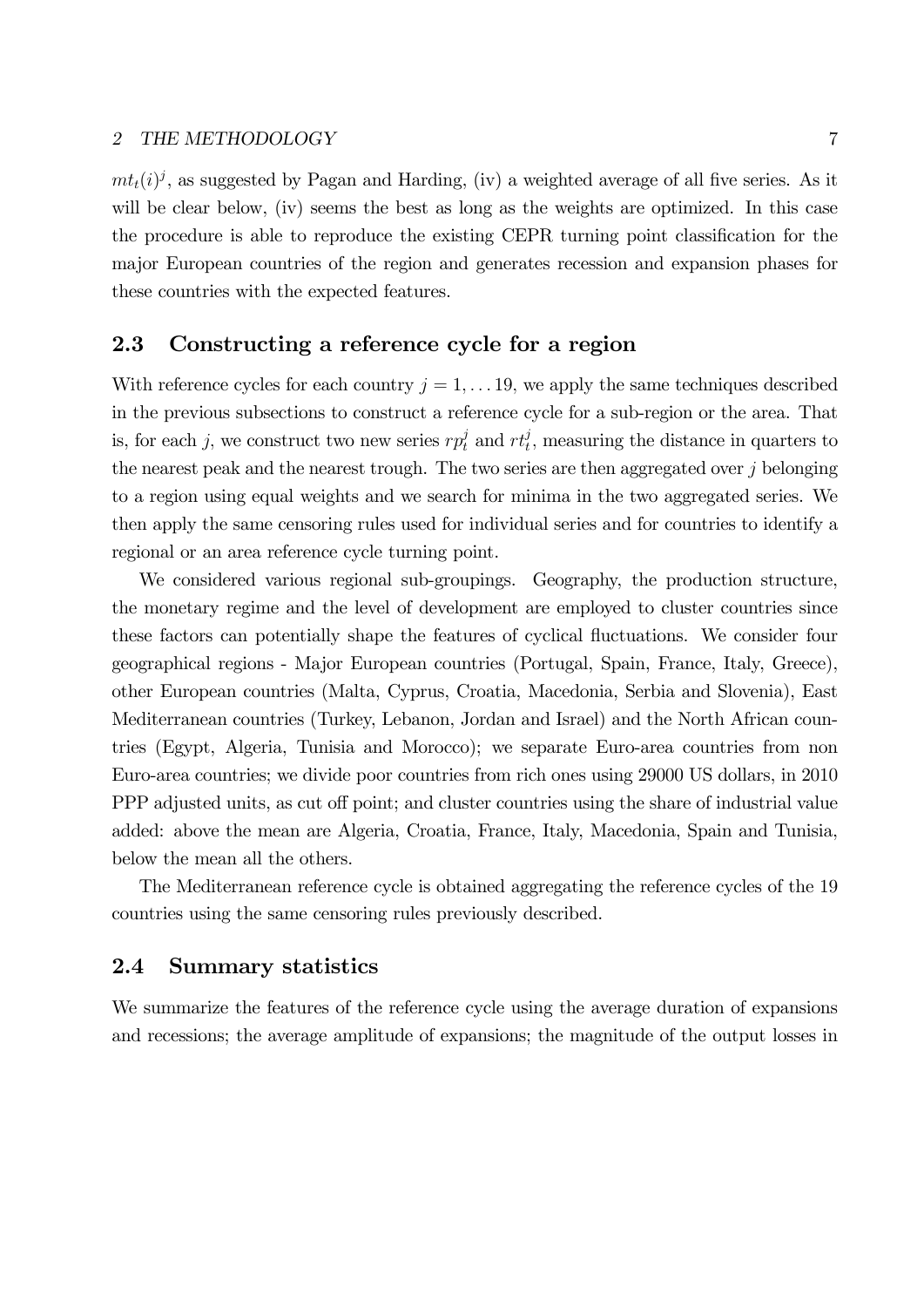#### 3 THE FEATURES OF MEDITERRANEAN BUSINESS CYCLES 8

recessions; the bilateral concordance of turning points; and a recession diffusion index.

The duration statistic measures the persistence of the cyclical fluctuation and differences in the two cyclical phases inform us about the presence of asymmetries and non-linearities in the process generating cyclical fluctuations. We compute amplitudes of expansions and output losses in recessions using both real GDP and industrial production. While industrial production is an imprecise proxy of the level of aggregate economic activity, especially in countries where the service sector is large, it has the advantage of being more generally available than GDP. The amplitude measure is reported in percentage terms, relative to the previous trough; that is, we report the level of GDP (IP) at the peak relative to the level of GDP (IP) at the trough minus one. We report only the amplitude of expansions since the amplitude of recessions is generally small (recall that we date level cycles) and can be directly inferred from duration and output loss measures. Output losses in recessions are computed using the actual decrease in GDP (IP) or using its triangular approximation. Letting  $D_i$ be the duration of recession  $i$  and  $C_i$  its amplitude, the average triangular approximation to the cumulative movements is  $CUM = (0.5/I) \sum_i (D_i * C_i)$ . This statistic is typically of interest among policymakers and approximates the welfare losses of business cycles that can be computed in theoretical models. The concordance index is instead a pairwise measure of the synchronization of the reference cycle turning points and tells us how much cyclical fluctuations in two countries are in phase. The diffusion index shows the percentage of countries in a region which have a trough at a specific date and informs us about cyclical heterogeneities. A value close to zero (one) at some date indicates the prevalence of peaks (troughs) at that date; values around 0.5 at many dates indicate considerable cross country turning point heterogeneities.

## 3 The features of Mediterranean business cycles

We organize the presentation of the results in four parts. First, we discuss the best way to aggregate individual turning points into a reference cycle for a country. Second, we describe the features of the reference cycles for countries, for the Mediterranean and for selected subregions. Third, we present summary statistics characterizing these cycles. Fourth, we study how summary statistics change over time.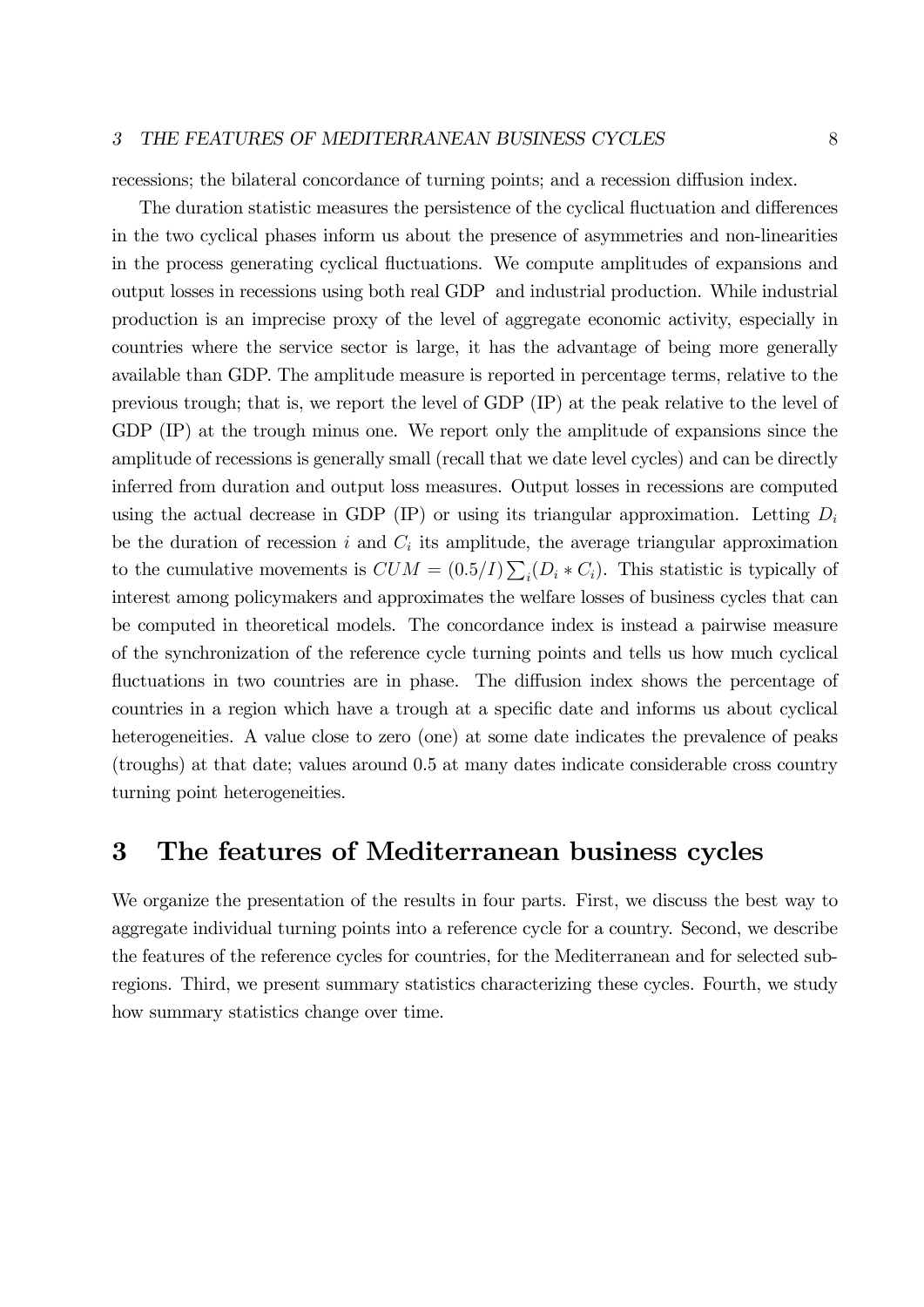## 3.1 Aggregating variable specific turning points

We have experimented with several schemes to construct national reference cycles. The results we report below are obtained weighting the turning points of the individual series. We choose this scheme for three reasons. First, with this aggregation scheme, the turning points dates that the algorithm produces for the European countries of the region broadly correspond to the turning point dates produced by the CEPR committee. All other aggregation approaches we consider either fail to reproduce these dates or give too many false alarms (that is, turning points that the CEPR does not record as such, see table 1). Second, the average length of the cycles that the scheme produces for European countries is around 5-8 years; with all other schemes, the average length of the cycles is shorter. This is particularly true when the turning point classification is based on IP only. Thus, if the standard approach is employed one may obtain a distorted view of the cyclical fluctuations in European countries and possibly for the Mediterranean as a whole. Third, the duration of expansions and recessions that the scheme produces for European countries is asymmetric, with expansions lasting roughly 8-10 times longer than recessions, which is very much in line with the conventional wisdom, see e.g. Artis et al. (2004) and (2005). With other aggregation schemes, the duration of the cycles is much more symmetric and recessions appear to be long. The weights we have used (0.3 for GDP, 0.25 for unemployment, 0.2 for industrial production, 0.15 on income and 0.1 on sales) are chosen to optimize these features. If these weights are varied, the performance relative to the CEPR classification worsens. When one or more variables are unavailable the weights are adjusted proportionally so that they add up to one. When this occurs, which is the case for many non-European countries, the aggregate scheme matters much less and all approaches tend to produce similar turning point dates. We report turning point dates for each of the 19 countries in the on-line appendix A. The on-line appendix B reports a chronology of the turning points for the individual series in each country, both when a five-quarters and a seven-quarter minimum duration rule are employed to classify complete cycles.

## 3.2 The national reference cycles

National reference cycles tend to have diverse features. In some countries, e.g., Greece, Italy and Portugal, cycles tend to be relatively frequent and short but in others, e.g., Jordan or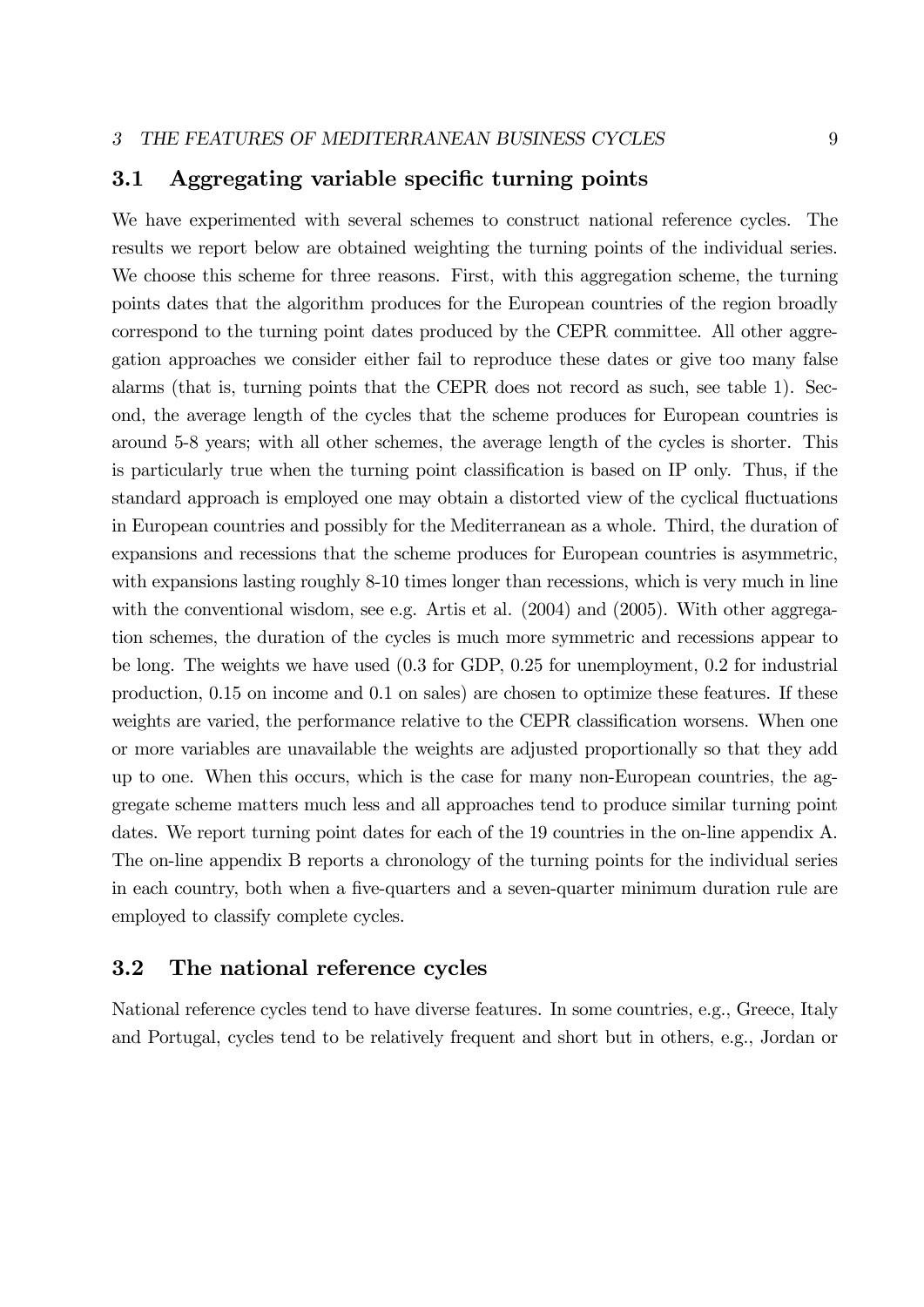Spain, the opposite is true. Recessionary phases are, on average, shorter than expansionary phases, but not uniformly so, and long expansions are observed in some countries, see e.g. Cyprus from 1995:3 to 2008:3; France from 1958:3 to 1974:3 and from 1993:3 to 2008:1, Jordan from 1995:3 to 2009:3, Slovenia from 1999:1 to 2008:3, and Spain from 1982:3 to 1991:4 and from 1993:2 to 2007:3.

Interestingly, reference cycles of developed, less developed and frontier economies are not very different. In fact, in each group, there are countries displaying short or long cycles and these could be symmetric or asymmetric. Thus, reference cycles do not cluster along a development indicator. Similarly, being a member of the EU is irrelevant for the structure of cyclical fluctuations: the only difference being that turning points are slightly more frequent in non-EU countries. A detailed investigation of the effects of institutional and geographical factors on Mediterranean cyclical fluctuations is in the next subsection.

The most recent recessionary episode gives a useful snapshot of how heterogeneous reference cycles are nowadays. The Mediterranean seems to be split into three different portions: the first portion includes countries which experienced a recession and by 2010 are back into an expansionary phase; the second comprises countries which entered a recession and have not yet displayed a cyclical trough; and the third includes countries displaying only an irregular and temporary slowdown in economic activity but no recession. In the first group we have Croatia, Egypt, France, Italy, Lebanon, Malta, Morocco, Portugal, Slovenia, Tunisia and Turkey; in the second group we have Cyprus, Greece, Israel, Jordan, Macedonia, Serbia and Spain; Algeria is the only country without a recession. Note that there is considerable variation in the turning point dates in the first two groups: peak dates are scattered over the 2007:3-2009:3 period but 2008:2 and 2008:3 have the highest frequency; trough dates instead are almost uniformly distributed between 2008:2 and 2009:2. Therefore, while there is a certain degree of synchronization in entering the recession, there is a high degree of nonsynchronization in exiting it. This observation is consistent with Canova et al. (2007), who suggested that G-7 cycles are more synchronized in recessions than in expansions, and Imbs (2010), who termed the 2008-09 recession "the first global recession in decades", because of the synchronicity in the timing and the generality of the phenomenon.

The heterogeneities Mediterranean countries displayed in the 2008-09 recessions are highlighted in Figure 1, which presents the dynamics of output and of the unemployment rate since each country's last cyclical peak. For comparison, the cyclical peak is normalized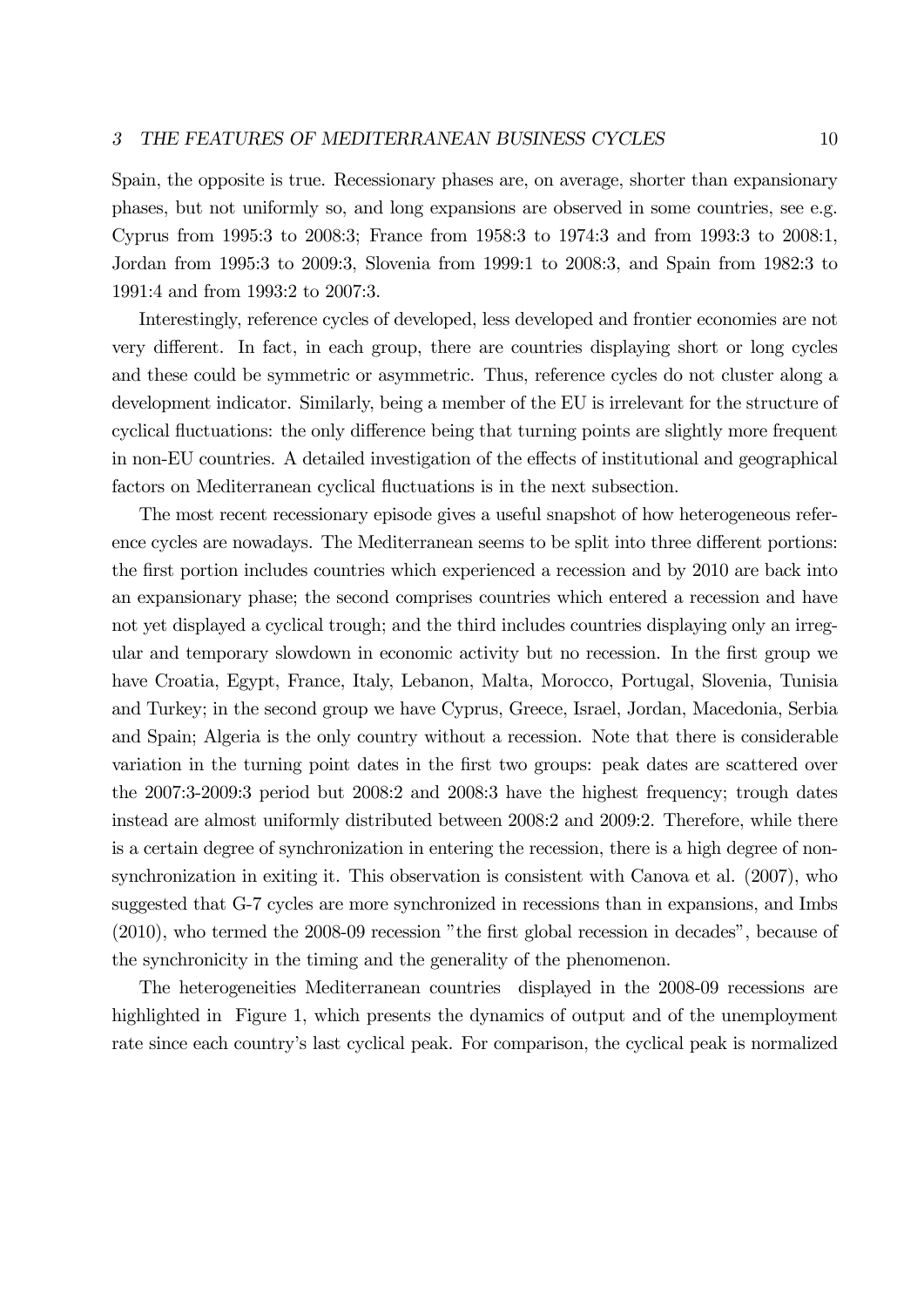### 3 THE FEATURES OF MEDITERRANEAN BUSINESS CYCLES 11

to 100 and scaled so that it occurs in period 1 in each country. Clearly, the dynamics entering (and exiting) the recession are country specific. We have countries with mild and relatively short output recessions (France, Morocco, Italy, Portugal and Tunisia), countries with sharp and short output recessions (Lebanon) and countries with relatively long and mild recessions (all the others, including those which have not experienced a cyclical trough). Some countries display a sustained trend increase in unemployment since the last cyclical peak (e.g. France, Italy and Spain), in others the unemployment rate is quite acyclical (e.g. Egypt, Morocco and Tunisia) and in one the unemployment rate falls during the recession (Croatia). Note that the unemployment rate lags the reference cycle in major European countries by one or two quarters, but elsewhere the two are practically coincident. Hence, even during this "global" recession, differences in the size of output and unemployment losses, and in the duration and the persistence of the recessionary episode are quite large.

## 3.3 The Mediterranean and the regional reference cycles

The Mediterranean reference cycle we construct is useful because it is the first of its kind for the area, can be used to compare business cycles in the region with those of continental Europe, and thus helps us understand to what extent the Mediterranean is integrated into the world business cycle. Before we describe its features, it is useful to recall that the number of series employed to construct the indicator varied with time. In particular, at the beginning of the sample only data from the Major European and from some of the Eastern Mediterranean countries is available; for the last decade, data for all countries is more or less available. Hence, the Mediterranean reference cycle reflects the cyclical development of Europe more than those of the Middle East or Africa at the beginning of the sample; but it is more balanced in its regional coverage at the end of the sample.

The Mediterranean displayed 7 complete cycles over the last fifty years. Their length is quite irregular, varying from a minimum of just above 2 years to a maximum of 13 years and with mean value of 6.7 years. The persistence of business cycle phases varies over time. For example, the 1970s were a particularly turbulent period and three recessions materialized from 1974 to 1982; the rest of the sample has been more stable and one complete cycle, featuring long expansions and relatively short recessions, took place in each decade. Interestingly, while the US and part of Europe were booming, the Mediterranean experienced a rather long recessionary phase between 1997 and 2001. Rather than being due to contagion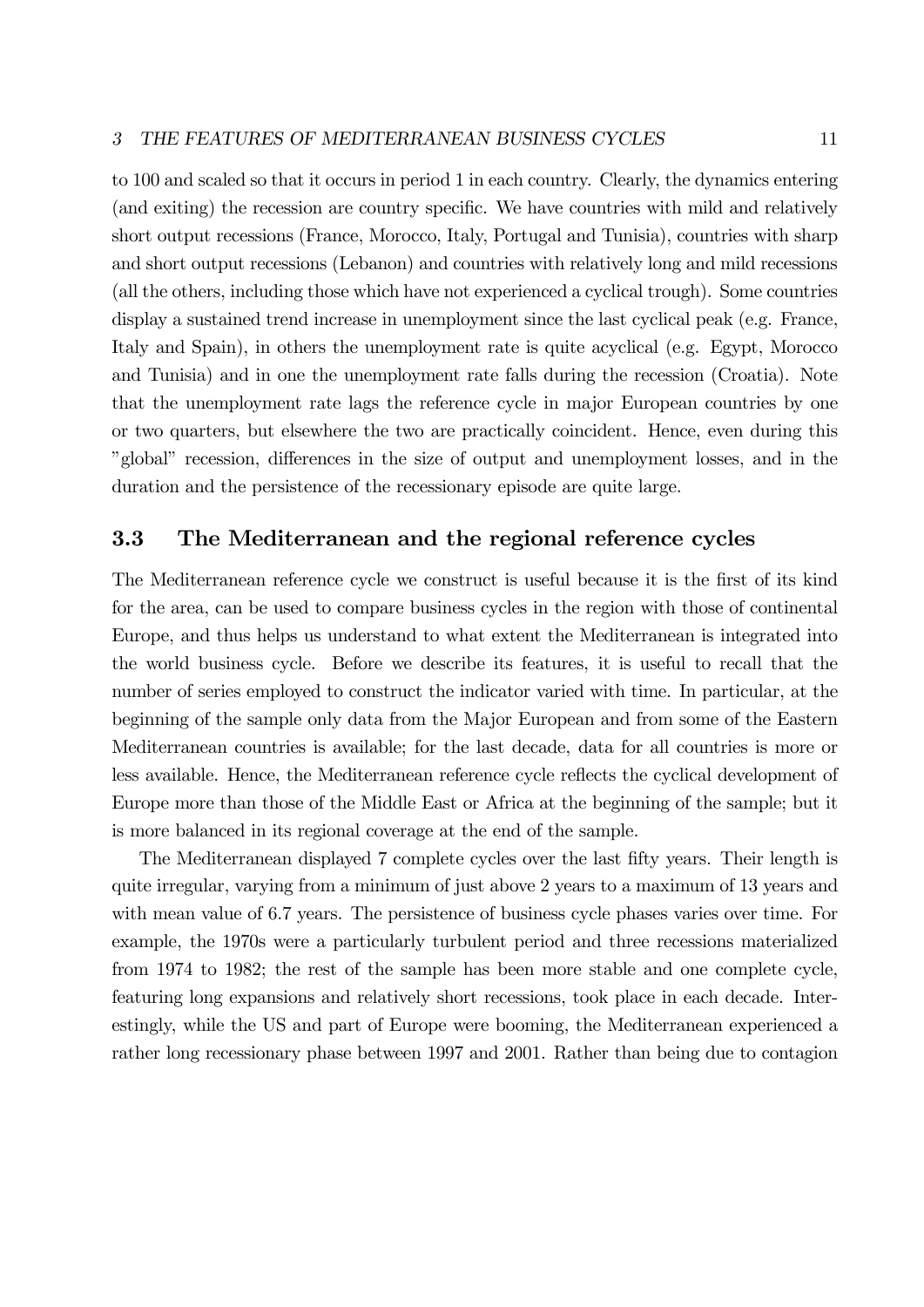effects of crises taking place elsewhere in the world, the main reason for this extended recession is that many countries displayed unsynchronized troughs and very slow and uncertain recoveries, making the regional indicator very sluggish in this phase.

Figure 2 zooms in on the last recession and shows the dynamics of real activity and of unemployment around the Mediterranean peak (which occurred in 2008:2). Once again, the level of the two series in each country is normalized to 100 at the cyclical peak. Consistent with the expectations, real activity displays an inverted U-shaped pattern even though, in some countries, this occurs with a lag relative to the Mediterranean peak. There are also several outliers and, for example, during the recessionary phase (which lasted until 2009:2) Cyprus, Lebanon, Algeria and Morocco quickly surpass the activity level achieved at the Mediterranean peak. The unemployment rate has the typical U-shaped pattern. Significant outliers here are Italy, Spain, Turkey and Croatia: in the first three, the unemployment rate starts increasing up to six quarters prior to the Mediterranean peak: in Croatia, it is falling before and after the peak.

Given the considerable amount of heterogeneities present in Mediterranean reference cycle, one may want to know whether there are common cyclical features in some groups of countries, and, if this is the case, what characteristics matter most to group fluctuations in the region. For this reason, we construct reference cycles clustering individual country information using geographical characteristics, the production structure of the economy, the monetary regime, and the wealth per-capita at the end of the sample. When we use geographical characteristics, we consider four groups. In the Major European countries group we have France, Italy, Spain, Portugal, Greece; in the Other European countries group we have Croatia, Slovenia, Serbia, Macedonia, Malta, Cyprus; in the Eastern Mediterranean group we have Turkey, Israel, Lebanon, Jordan; and in the North Africa group we have Morocco, Tunisia, Egypt, Algeria. When we split countries according to their monetary arrangements, we put countries which belong to the Euro area (France, Italy, Spain, Portugal, Greece, Slovenia, Malta, Cyprus) in one group and the rest in the non-Euro area group. When we reorganize business cycle information using a wealth indicator, we choose 29.000US dollars for GDP per- capita (PPP adjusted) in 2010 as cut off point. Thus, France, Italy, Spain, Israel are the rich countries, while all the others are poor. Finally, when we use the share of industry in value added, we consider two groups: Algeria, Croatia, France, Italy, Macedonia, Spain and Tunisia which have values larger than average, and Cyprus,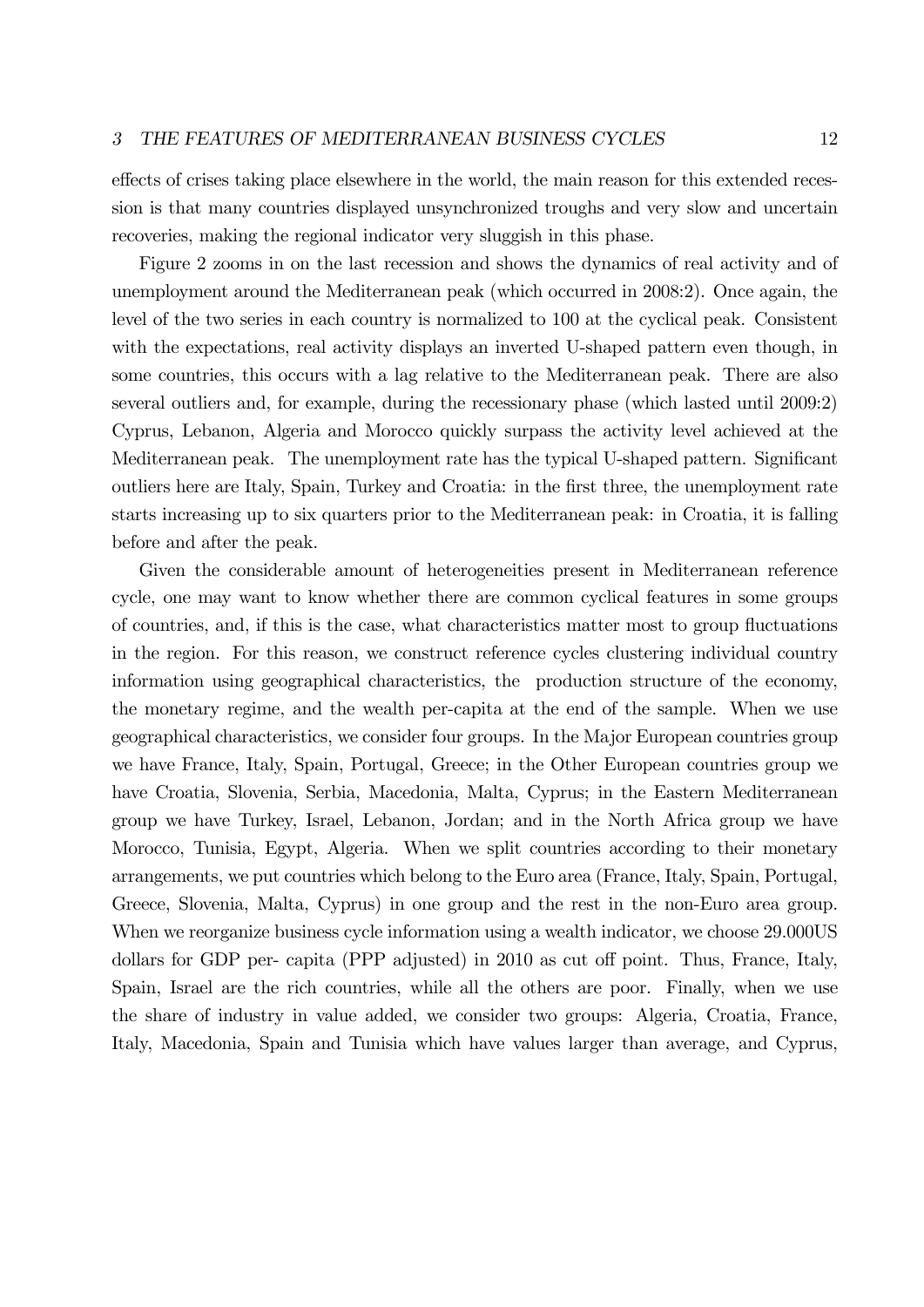Greece, Israel, Jordan, Lebanon, Morocco, Portugal, Serbia and Turkey which have values below average. Table 2 reports turning points dates clustering the 19 countries into these alternative regional groups. Figure 3 report a diffusion index for each sub-group.

When geographical proximity is used to group countries, regional heterogeneities are overwhelming. Turning points are poorly synchronized both within and across subregions and certain subregions experience many more (short) cycles than others. For example, the Major European countries group displays only 3 complete reference cycles over the last 30 years with recessions starting in 1980:1, 1992:1 and 2008:1. On the contrary, the Other European countries group displays 5 full complete cycles over the same period; and the North African countries group has 5 complete cycles but now for the shorter sample starting in 1990:1. Thus, not only the concordance of regional cycles is low; the persistence of regional cycles is also quite different.

In the most recent recession, these tendencies are evident. In the Major European countries the recession lasted one year, twice as long as in the Other European countries or in the North Africa groups, while for the Eastern Mediterranean group a trough cannot be identified in the sample. This is because Eastern Mediterranean countries are heterogeneous in both the timing of the upturn and the magnitude of the fall. In fact, while Turkey follows the pattern of the Major European countries group, Israel and Jordan have not yet displayed a trough and in Lebanon a recession started in the early 2007 and terminated by 2008:2.

The other classifications confirm the presence of profound differences in the nature of cyclical fluctuations in the Mediterranean. The Euro area group displays seven complete cycles, most of which are concentrated in the early part of the sample, with expansions being generally longer than contractions while the non-Euro group displays six complete cycles, but its time distribution is reversed (four cycles occurred in the last 15 years), and cycles are more symmetric. Moreover, at least at the beginning of the sample, expansions phases for the non-Euro group are quite long, suggesting a growth convergence pattern. Complete cycles are more numerous in the rich region; the frequency of complete cycles is larger in the earlier part of the sample in the rich region and more equally divided for the poor region; recessions are generally shorter than expansions in the rich region but quite long in the poor region. The region composed of countries with high share of industrial VA, on the other hand, has less cycles than the region with low share of industrial VA and, in the latter, expansions are very short and roughly of the same length as recessions.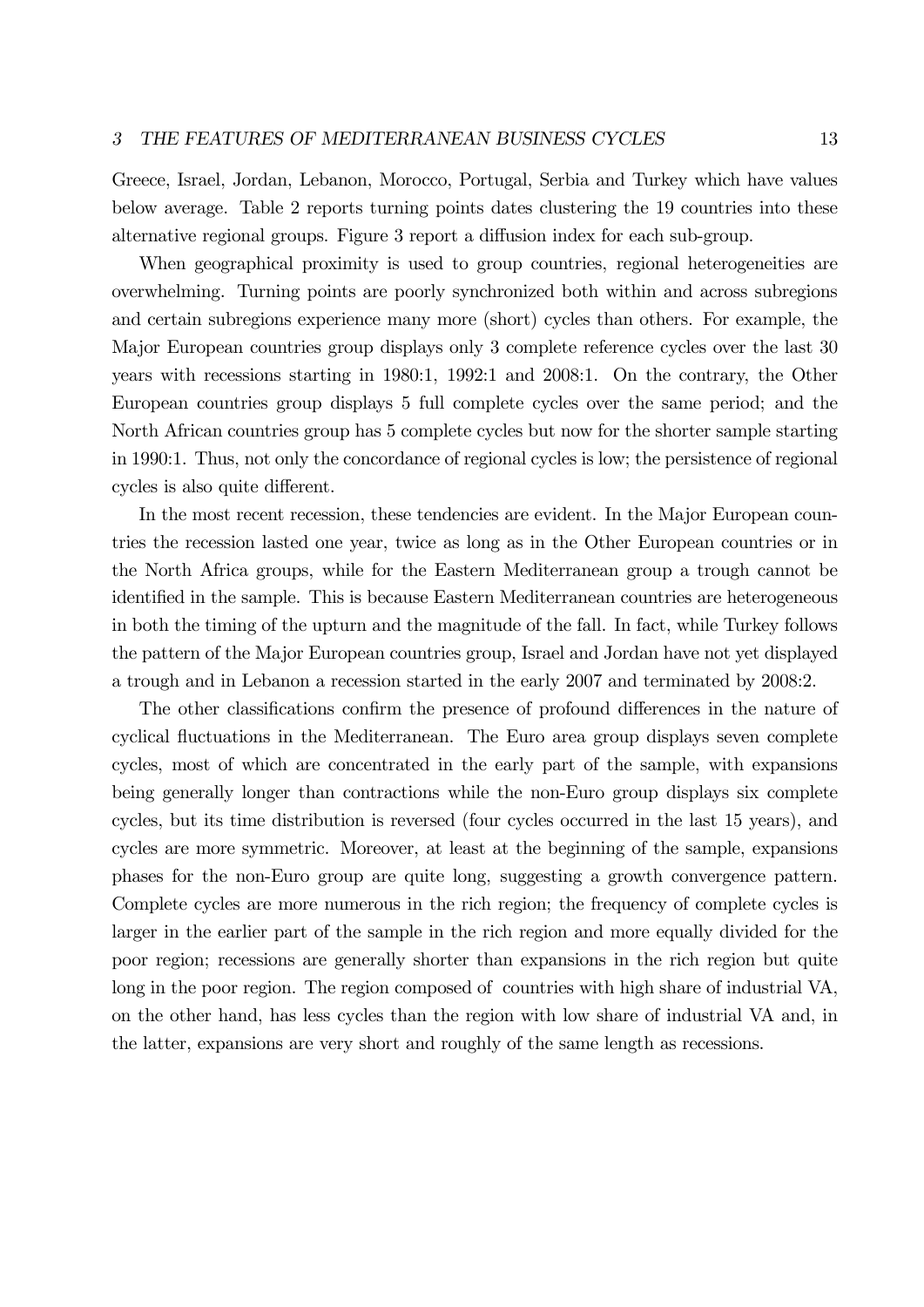#### 3 THE FEATURES OF MEDITERRANEAN BUSINESS CYCLES 14

Figure 3 highlights the presence of cyclical heterogeneities within each of the sub-regions we consider. Recession probabilities are, in fact, often around 50 percent, suggesting that cyclical synchronization in all subgroups is weak.

## 3.4 Durations, Amplitudes, Output losses and Concordances

We summarize the cyclical information present in the reference cycles we have constructed in table 3. Cyclical fluctuations are generally asymmetric: the average duration of expansions exceeds, and sometimes considerably, the average duration of recessions. The Mediterranean spends about 75 per cent of the time in expansions, while the proportion varies between 62 and 90 per cent when we consider a geographical classification, between 55 and 84 per cent when we use the monetary classification, between 76 and 78 per cent when we use a wealth classification and between 75 and 60 when we use a VA classifications. Expansions last, on average, from 3 years to almost 8 years depending on the grouping; recessions last, on average, from one to over 4 years depending on the grouping. The largest asymmetries in the duration of business cycle phases occur in major European countries; in the Eastern Mediterranean and non-European countries asymmetries are moderate. Interestingly, the duration of cyclical phases is very marginally related to the wealth of a country, while geography, the share of industrial VA, and the monetary regime matter.

The volatility of cyclical fluctuations is significant. The average percentage change in either GDP or IP for the Mediterranean is around 35-40 per cent. Thus, the peak is, on average, more than one third higher than the trough. However, there are important regional differences. For example, in other European countries, GDP at the peak is over 70 per cent higher than at the trough, while in the North African region the peak is only 10 per cent higher. Similarly, in Euro area countries the peak is, on average, higher than the trough by about 60 per cent while for non-Euro countries the peak is only 10 per cent above. As in the case of duration, the wealth classification seems to be irrelevant for clustering amplitudes: both rich and poor countries have peaks that are about 35-40 percent higher than troughs.

The cumulative loss in recession for the Mediterranean is small and it is generally larger when industrial production growth is used. The loss for Major European and Euro area countries is also relatively small. The average losses for the remaining classifications are positive. To understand this somewhat puzzling outcome it is important to remember that recession dates are chosen using the reference cycle for the region (or the area) while losses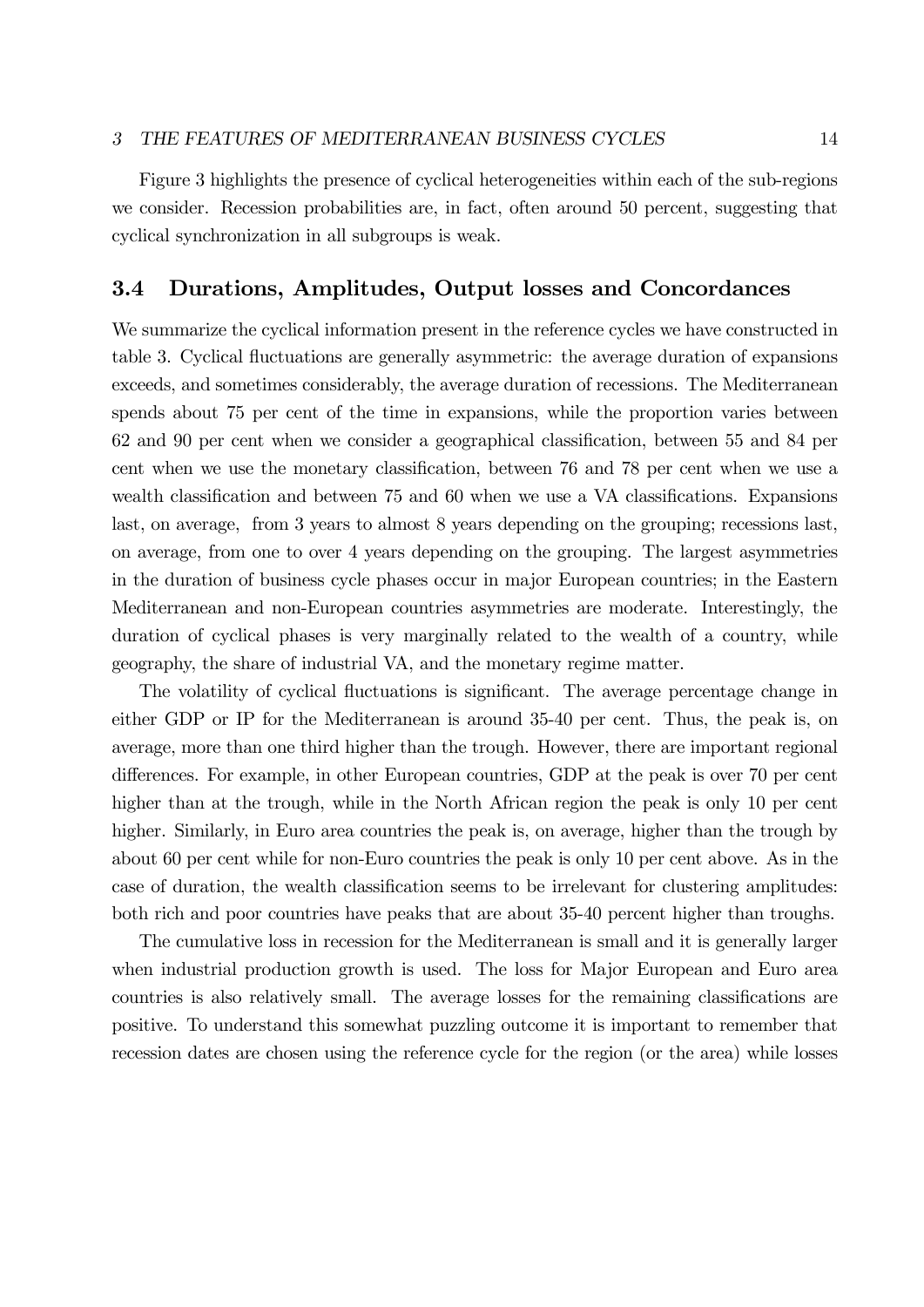are calculated averaging the movements in domestic GDP (or IP) over those dates. If there is a large heterogeneity in the timing of the recessions for the countries in the group or if real activity in some countries is strongly asynchronous with the reference cycle, positive and possibly large numbers could result. Since GDP (IP) fluctuations of countries in the Eastern Mediterranean or countries not adopting the Euro often show countercyclical movements with respect to the reference cycle we construct, the result ensues.

There is a positive but moderate association between cyclical phases across countries: the mean of the concordance index is 0.62 (the mode is 0.65), the cross sectional distribution ranges from 0.3 to about 0.9, and the standard deviation is 0.10. The concordance of cyclical phases is higher among Major European countries and lower among the rest of the countries or between these and the Major European countries. The concordance of turning points for other regional classifications is quite dispersed and although the mean is slightly higher (about 0.70), the distribution is far from normal. Interestingly, when we consider only pairs of countries which share a border the concordance is lower  $(0.61)$ , while when we consider the concordance of each non-Euro area country with Euro area countries the concordance is higher (0.76). Thus, geography does not seem to matter much for the synchronicity of cyclical turning points in the region.

To summarize, in the Mediterranean cycles phases are generally asymmetric with expansions lasting, on average, longer than recessions; fluctuations are not very highly correlated across countries and this is true even for countries sharing a border or having similar structural characteristics; recessions can be deep but average output losses in the area are limited due to the lack of synchronization of output turning points. Perhaps the most remarkable feature which distinguishes the Mediterranean from other regions in the world is the considerable cyclical heterogeneity. Cyclical upturns and downturns are generally not highly synchronized even across countries sharing similar structural features, and while synchronization increases in the most recent recessionary episode, its absolute level is quite low. Amplitude, durations and concordance measures all have regional and country specific characteristics. Finally, the cross country distribution of output losses in recessions is quite spread out and, e.g., losses in the Middle East or North Africa are different from those experienced by the major European countries of the area.

While the snapshot is not very encouraging as far as regional integration is concerned, one should also be aware that time averaged statistics may mask important convergence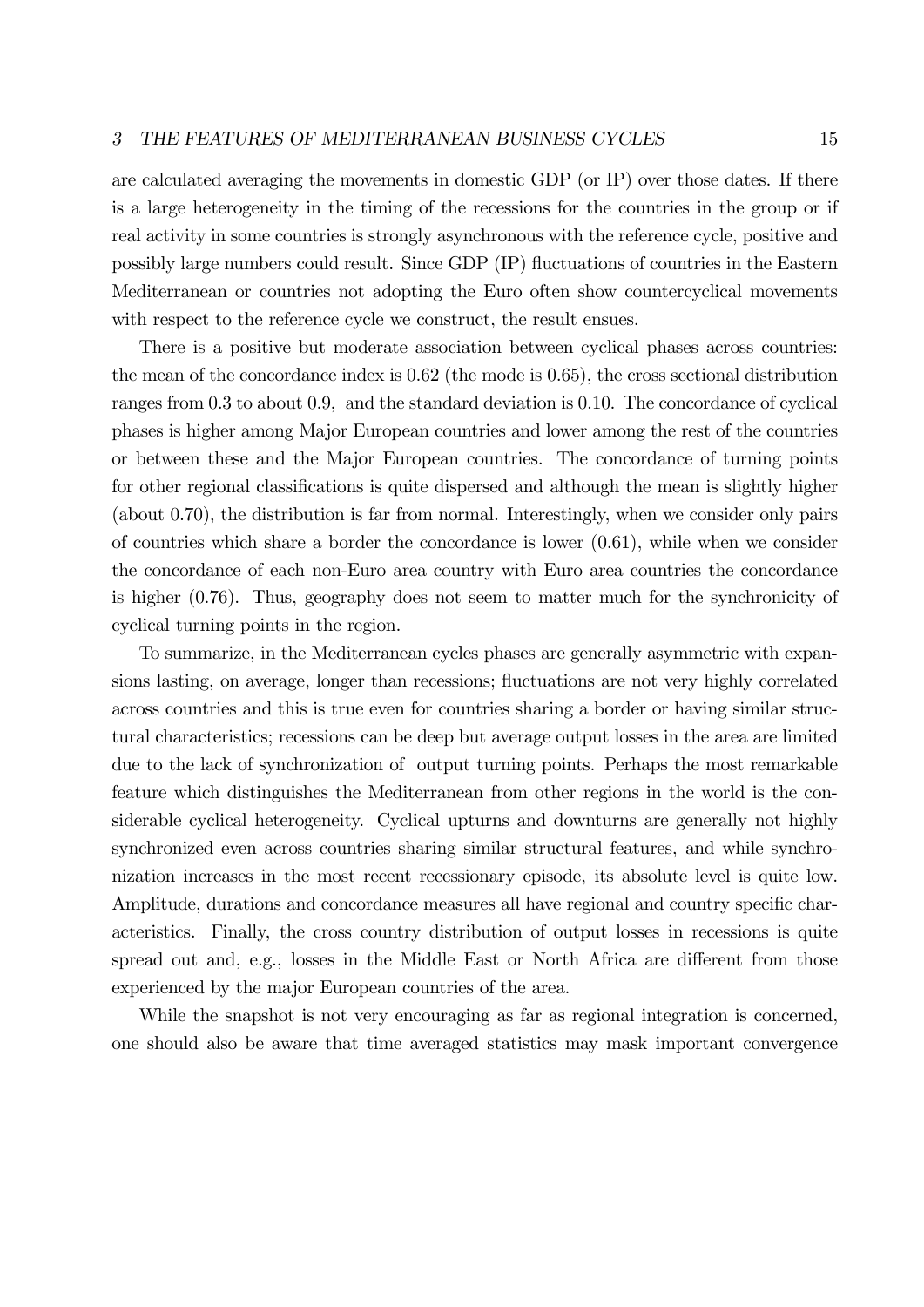tendencies. After all, it is only since 1995 that the EU has taken policy measures to foster Mediterranean integration. For this reason, we next examine the evolution of amplitude, duration and concordance measures over two sample periods.

## 3.5 Are there time variations in the cyclical fluctuations?

While for many countries the sample is not very long, studying time variations in the structure of cyclical fluctuations is important from at least two perspectives. First, we would like to know whether the globalization trends, which have led to a much higher synchronicity in the cyclical fluctuations between the developed and developing world, are shared by the countries in the Mediterranean. Second, we want to know whether enhancing political and economic ties has also brought about significant cyclical changes. We split the sample at two different dates: at 1995, when the Euro-Mediterranean process started, and at 2000, to allow for delays in the effects of the partnership agreements.

Table 4, which reports regional and Mediterranean statistics over the two samples suggests that duration statistics are changing, but both the magnitude and the direction of the change is phase and region specific. For example, when the Mediterranean reference cycle is used, recessions last 7.2 quarters in the first period and 9.5 quarters in the second, while booms last roughly 20 quarters in the earlier period and 21.5- 26 quarters in the later period, depending on the cut-off date. The length of booms increases in the second sample in all European countries while it decreases in the Eastern Mediterranean and in North Africa. Conversely, the length of recessions is roughly unchanged in the major European countries, it decreases in the other European countries and in the Eastern Mediterranean, and it increases in North Africa. A similar heterogeneity appears with the other regional classifications. In Euro area countries cyclical phases have become more asymmetric (the length of booms increases and the length of recessions decreases on average), while in non-Euro area countries both phases become less persistent (both the length of booms and recessions decreases on average). In rich countries, asymmetries are exacerbated in the latter part of the sample, while they are smoothed out in poor countries, primarily because expansions become less persistent. When VA is used to group countries, cycles are very asymmetric in the first part of the sample and much less in the second for both high and low VA countries and 1995 is used as cut-off point. The difference is reduced for low VA countries when 2000 is used as cut-off point.

Time heterogeneities are also evident in amplitude measures. For the Mediterranean as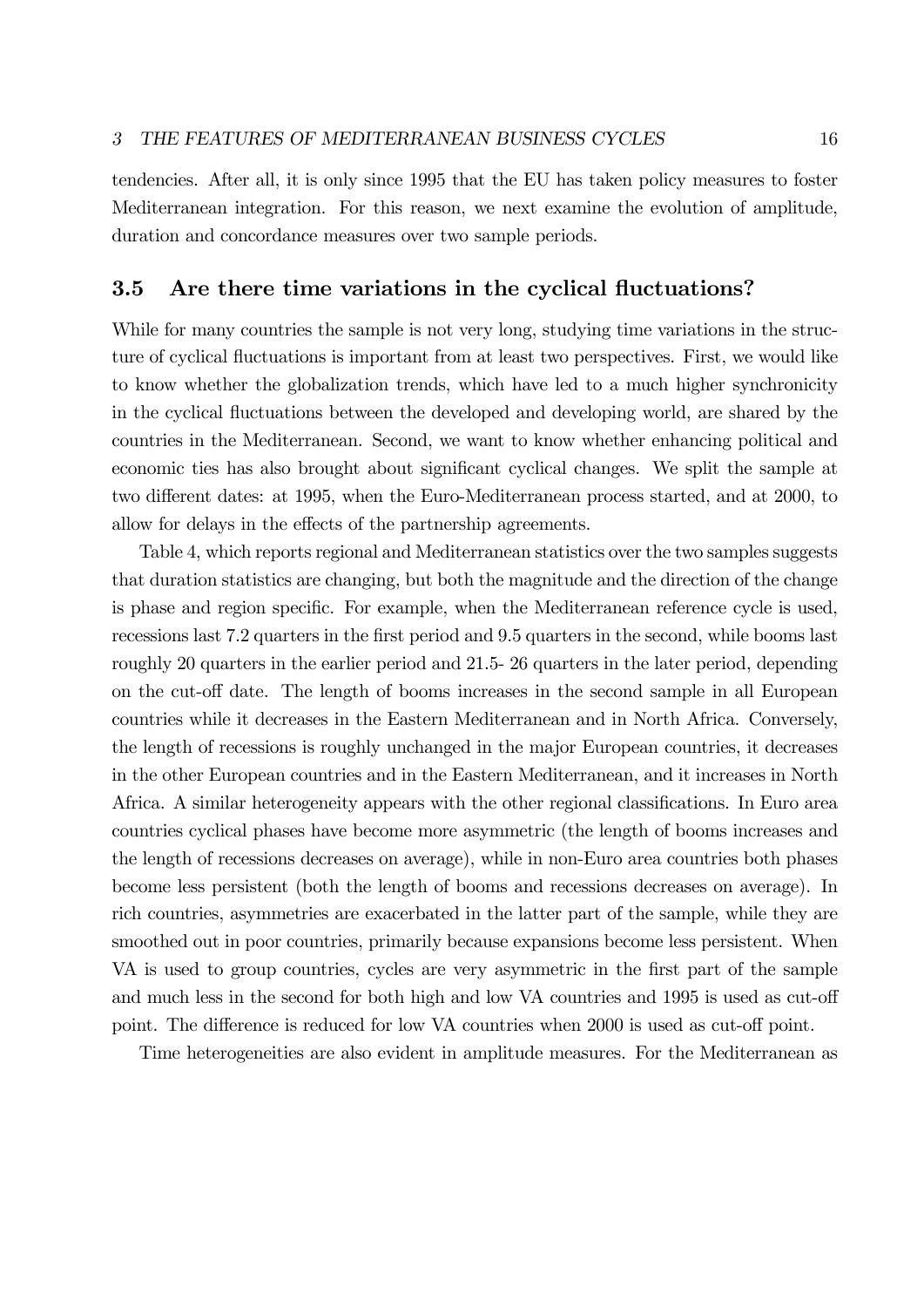### 4 WHAT IS THE ROLE OF TRADE AND FINANCIAL LINKS? 17

a whole, expansions become stronger in the second sample when we use 1995 as cut-off date while the opposite is true when using 2000 as cut-off date. We also find that in European countries expansion phases have become stronger while in the Middle East and North Africa they have become weaker. In Euro area countries the amplitude of expansions is larger (smaller) when we use the 1995 (2000) cut-off point while for non-Euro area countries no change is visible. Finally, the amplitude of expansions increases, both in rich and poor countries, regardless of the cut-off point used, while the evidence for high and low VA countries is mixed.

Interestingly, there are only minor changes in the distribution of the concordance index across subsamples. The mean value of the index is 0.62 for the whole sample, 0.60 for the sample up to 2000, and 0.64 for the sample starting at 2001. Thus, while synchronization increases, the increase is marginal as compared to the one reported in, e.g., Imbs (2010), who looked at a large cross section of developed and developing countries.

To sum up, cyclical fluctuations are changing over time and duration and amplitude measures are more affected than synchronicity measures. However, depending on the classification used, cyclical asymmetries are exacerbated or smoothed out, persistence increased or decreased, and volatility reduced or boosted. Hence, not only cyclical fluctuations in the Mediterranean are heterogeneous; their time evolution is also diverse. Thus, the region stands apart from the globalization trends observed elsewhere and the time variations we detect seems hard to link, directly or indirectly, to the Euro-Mediterranean process.

## 4 What is the role of trade and financial links?

The policies that the EU has adopted to foster the economic integration of the Mediterranean have primarily involved political cooperation and a number of preferential bilateral agreements, aimed at establishing a free trade and a free financial flow area and at offering to participating non-EU countries a stake in the EU internal markets. The idea that free trade and free financial flows lead to dynamic convergence and to cyclical synchronicity is strongly ingrained in the mind of European policymakers. But what do we know about the effects of opening goods and financial markets to foreign competition on cyclical fluctuations?

There has been considerable empirical work over the last 20 years studying the relationship between trade, financial links, and synchronicity of cyclical fluctuations (see, e.g.,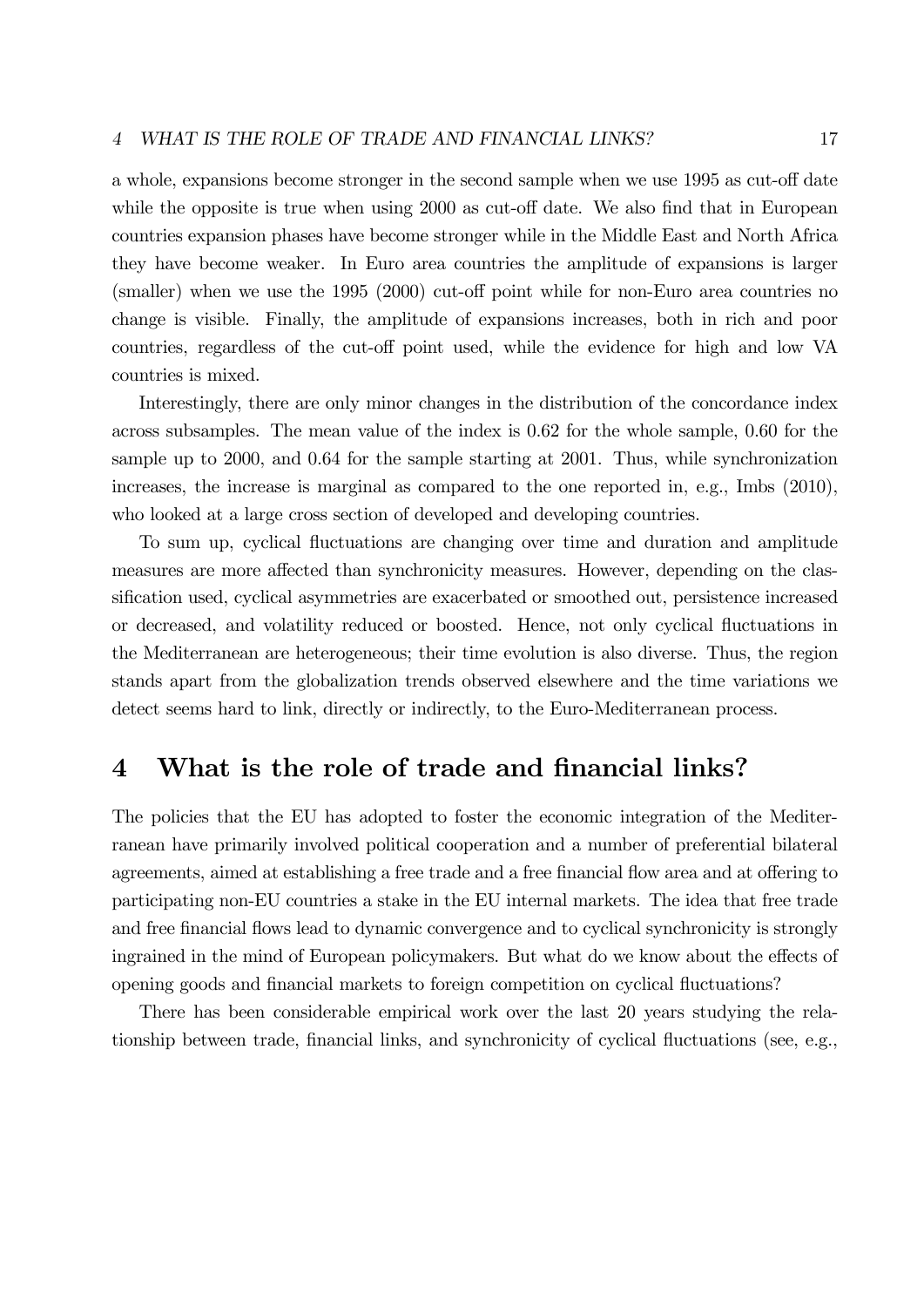Canova and Dellas, 1993, Canova and Marrinan, 1998, Imbs, 2004 and 2006, Kose et. al, 2009 and Kalemli, et al., 2012). The conclusions the literature has reached are somewhat controversial and depend exactly on the variables considered and the countries involved.

Theory is not more informative about the role of free trade and free financial flows for business cycle fluctuations. In the standard real business cycle model of Backus et al. (1994) trade in goods generally leads to higher cyclical synchronicity since production of final goods depends on intermediate goods produced domestically and abroad. However, in such a model, final goods are homogenous. If the possibility to trade fosters production specialization, a lower level of international synchronization may emerge.

The impact of opening up financial markets is also theoretically unclear. There are models suggesting that higher financial integration leads to lower output synchronization. For example, in Morgan et al (2004), when financial markets are integrated, positive shocks to the collateral value imply that local firms will get more credit from local and foreign banks, positively boosting output. For a given supply of funds, foreign firms will get less credit, thus making foreign production contract and inducing negative output comovements. Such a mechanism is also present, although in a different format, in RBC models: the country hit by a positive idiosyncratic productivity disturbance experiences an increase in the marginal product of capital and labor and this makes foreign capital flow into the country. Since the foreign country experiences a decrease in the capital stock for a given productivity level, output comovements will be negative. Finally, models in the tradition of Obstfeld (1994) may also produce negative output correlations. Here financial integration shifts investment toward risky projects, enabling countries to specialize according to their comparative advantage, thus leading to lower output synchronization.

There are also models where financial integration leads to positive output comovements (see the early contribution of Calvo and Mendoza, 2000). The current wave of models e.g. Perri and Quadrini (2010), Mendoza and Quadrini (2010) generates positive comovements because banks and firms have collateral requirements. When there is a negative shock to the domestic banking sector, and the economies are financially integrated, banks cut their lending globally and shrink their balance sheet. Foreign banks from non-affected countries stop lending to domestic firms because the limited enforcement of debt contracts increases the cost of default in bad times. Thus, asset prices fall and shocks to domestic banks balance sheet spread internationally, making foreign banks net worth fall and financing costs increase.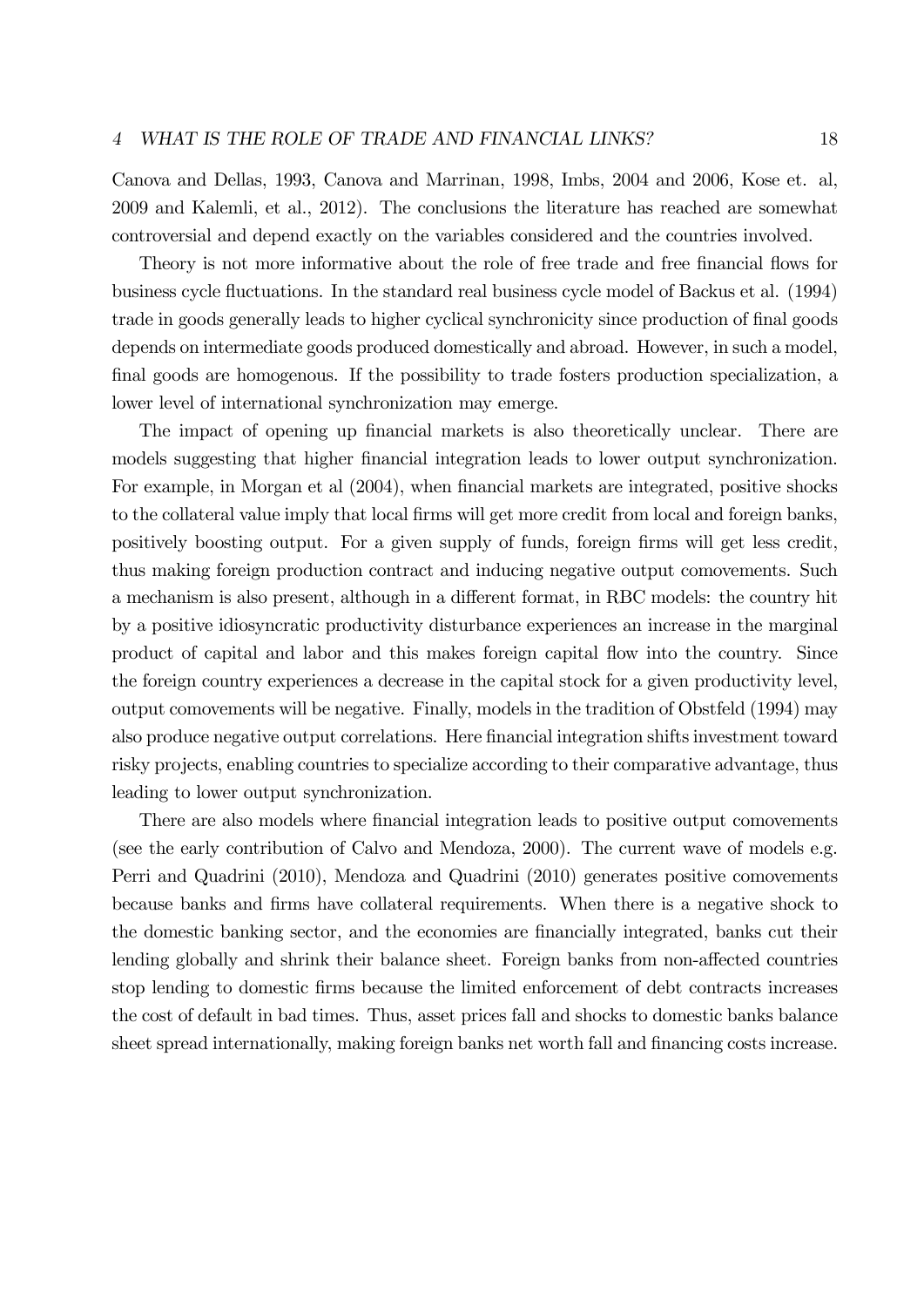#### 4 WHAT IS THE ROLE OF TRADE AND FINANCIAL LINKS? 19

These mechanisms reinforce each other leading to higher output comovements.

To learn about the role of improved trade and financial linkages in the Mediterranean, we examine how the distribution of the bilateral concordance index relates to the distribution of bilateral trade and financial linkages. We construct bilateral trade (financial) measures summing up imports and exports (capital inflows and outflows) of a country pair and dividing the result by the sum of total exports and imports (capital inflows and outflows) of the two countries and averaging the result over time. We compute both simple and rank correlations. Since the results are similar, we focus the discussion on rank correlations and note the differences when they occur.

The correlation between concordance and trade indices is low - for the full sample it is only 0.22. Thus, countries with similar cyclical timing are not necessarily those with high bilateral trade relationships. When we split the sample at the end of 2000, the rank correlation is unchanged across subsamples (0.20 in the first sample, 0.19 in the second). There is a slight increase over time when simple correlations are used (from 0.17 to 0.25) but, overall, the relationship remains weak even in the 2000s.

To look at the same issue from a different angle, we have computed the percentage of the cross sectional dispersion of the concordance index explained by the cross section dispersion of bilateral trade measures. This percentage is just 7.0 and for the subsamples it is even lower (1.5 per cent in the first, 6 per cent in the second). Thus, trade is a minor determinant of the synchronicity of cyclical fluctuations in the Mediterranean and the recent increase in trade flows has not brought about larger cyclical synchronization.

Why it is that trade does not matter? One possibility is that concordance measures are inappropriate to measure cyclical synchronicity because, as suggested by a referee, a larger concordance may result if expansions have longer durations. We have repeated the exercise using GDP (IP) bilateral correlations in place of bilateral concordance measures. The results are unchanged: the correlation between output correlations and trade is 0.23 for the full sample and 0.20 and 0.24 for the two subsamples. Another possibility could be that bilateral trade relationships do not capture the extent of trade interdependencies in the region because third countries, outside of the Mediterranean, may act as assemblers and exporters of domestically produced products. While this could be an explanation, it is hard to identify who these third countries could be. A third possibility is that it is easier to trade between countries which share a border, thus making average bilateral correlations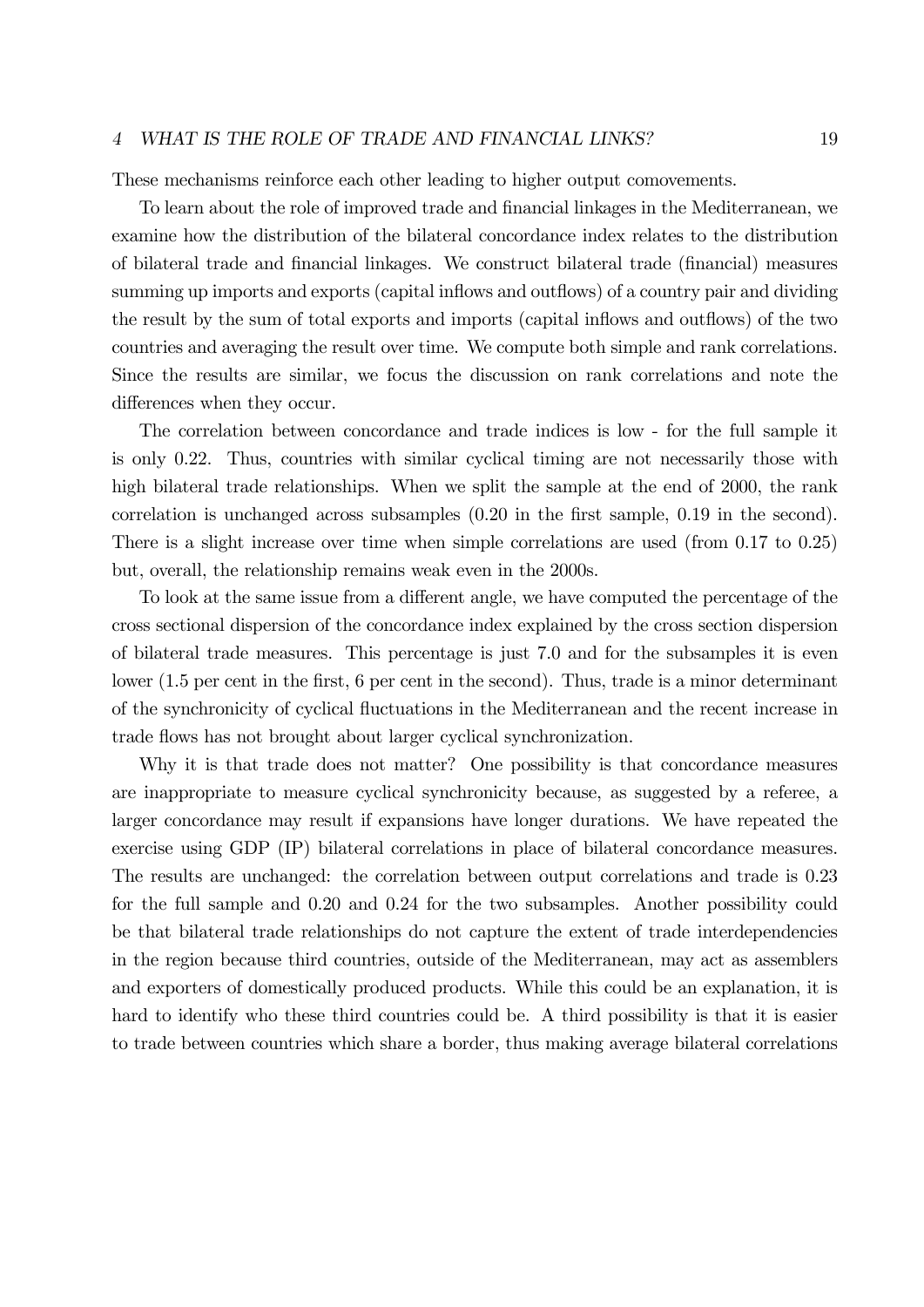not very informative. We have repeated the exercise using bilateral concordances of the countries sharing a border: the correlation is indeed higher (0.36) and it is increasing in the two subsamples (from 0.26 to 0.44). However, since the number of country pairs is smaller, we cannot reject the hypothesis that these correlations are similar to the original ones we have presented. Finally, the generally low correlation between business cycle synchronization and trade could be due to the fact that bilateral trade in the Mediterranean is limited and that, for many countries, the main trade partner is the EU. To check for this possibility we have considered the concordance of cyclical fluctuations of Morocco and Tunisia, who signed trade agreements with the EU in the middle of the 1990s, with Major European countries and examine the evolution of the trade-concordance correlation over time. We want to see whether the concordance index is better correlated with trade for this restricted group of countries and whether signing a trade agreement with the EU has changed not only the extent of bilateral trade but also the synchronicity of cyclical fluctuations. For the full sample the rank correlation between the two indices is 0.35, higher than what we obtained for all possible Mediterranean pairs. However, the percentage of the cross sectional dispersion of concordances explained by the dispersion of trade indices is still low (4 per cent) and trade explains less of the concordance of cyclical fluctuations in the 2000s than in the earlier part of the sample (0.12 vs. 0.34).

Hence, not only the synchronicity of the cyclical fluctuations does not have much to do with trade; there is also little evidence that changes in trade relationships are associated with variations in concordance of cyclical fluctuations. Since trade does not seem to matter, what else could explain the dispersion of concordances in the Mediterranean? A few suspects come to mind. The first is financial interdependencies. Financial and banking interdependencies are quite low in the area but have increased considerably over the last 10 years. To examine their importance, we have correlated concordance measures with bilateral capital movements for Cyprus, France, Greece, Italy, Jordan, Portugal, Spain, Tunisia and Turkey, which are the only countries for which capital flows are available. The rank correlation is still low (0.23) and the percentage of the dispersion of the concordance index explained is equally small (11 per cent). The rank correlation slightly increases if the concordance distribution obtained after 2001 is used (0.29), but the percentage of the dispersion explained by financial interdependencies decreases (0.03). Thus, financial interdependencies are unlikely to be "the factor " explaining the dispersion of concordances.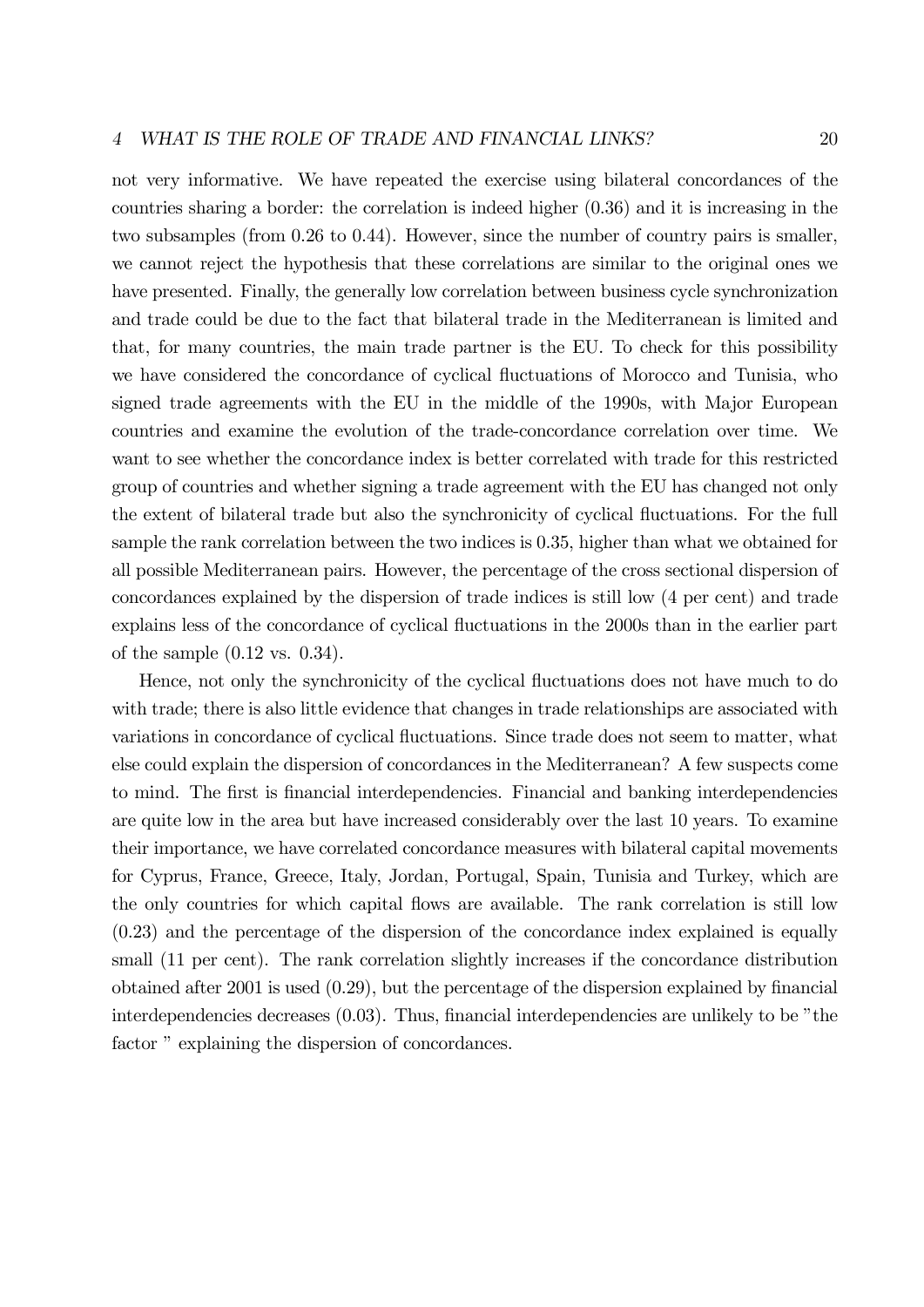Two other suspects are remittances and tourism flows. While remittances and tourism are important components of GDP and employment in some of the countries of the region (e.g. Morocco, Tunisia, Egypt and Jordan), data on these two flows is scant, and this renders a systematic investigation of their relationship with cyclical fluctuations difficult to perform. Finally, it could be that institutions (such as the rule of law, the voice and accountability of the political system, etc.) could be important to explain the concordance of cyclical fluctuations in the area. Altug et al.  $(2011)$  have studied this relationship for a large cross section of countries and found that institutions shape business cycle fluctuations more than standard macroeconomic factors. Their analysis, however, includes only a few Mediterranean countries and they happen to have similar institutions. Thus, it is difficult to extend their conclusions to the basin, where institutional differences turn out to be quite large.

## 5 Conclusions

This paper systematically examines the dynamics of business cycles in the Mediterranean and relates their features to production, trade, financial, wealth and macroeconomic indicators.

Overall, the Mediterranean basin is far from an integrated economic area, cyclical fluctuations in the region are quite idiosyncratic and standard geographical, production, monetary and wealth indicators have a hard time to fully account for existing heterogeneities. While some cyclical convergence is taking place, the process appears to be at the very early stages and not clearly connected with the policy measures that the EU has adopted. At the cost of oversimplifying, the Mediterranean appears to be a colorful archipelago, where islands have their own cyclical life and are not well interconnected. There are instances where regional commonalities are important (such as in Mediterranean Europe) but also cases where idiosyncrasies dominate even within sub-regions (such as in the North Africa). Structural factors account, in part, for the differences, indicating that a process of homogenization is necessary prior to integration efforts. The EU has invested quite a lot to enhance trade and financial interdependencies, hoping that homogenization and integration would come together through these channels. So far the policies do not seem to have achieved their purpose. This could be due to the fact that, contrary to other regions of the world, trade and financial interdependencies are only a minor channel of cyclical transmission in the region. It could also be due to the uncertainties about the associated political process or to implementation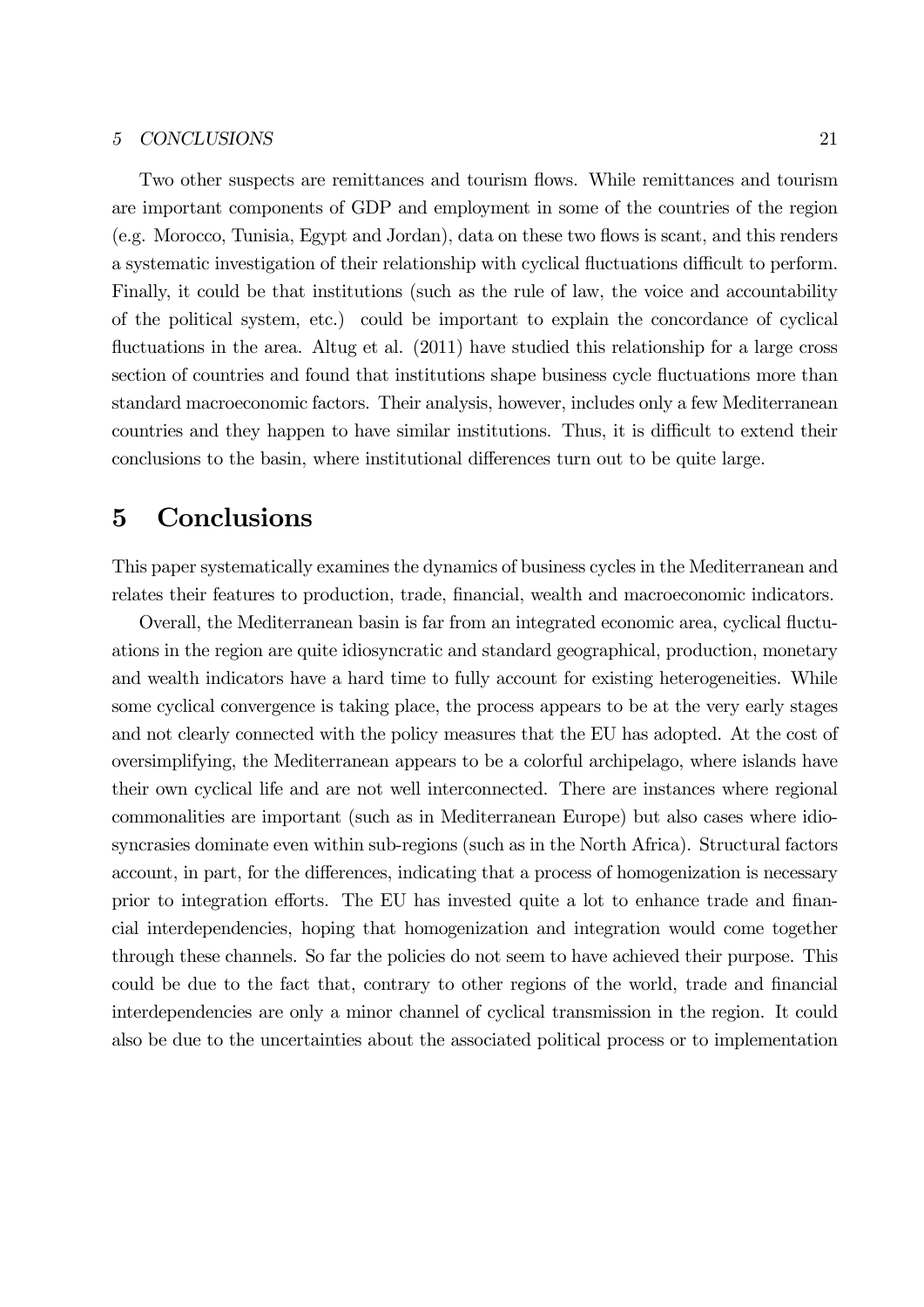delays. After all, even though the process started in 1995, it is only since 2007 that the Euro-Mediterranean partnership has been fully shaped. Thus, one may just want to wait and see. Alternatively, one may want to design measures to reduce national idiosyncrasies. The cyclical heterogeneities we have described do not seem to have a straightforward economic reason; institutional and cultural features may go a long way to account for these differences.

The paper has focused attention on how trade and financial interdependencies affect the synchronicity of cyclical fluctuations, primarily because the literature has stressed their importance in other regions of the world. Trade and financial interdependencies have increased in recent years but other channels could be as or more important to explain the cyclical patterns we have described. For example, in many countries migrations are important and remittances constitute a large portion of GDP. The 2008—09 recession had an important impact on remittances and on the ability of several non-EU Mediterranean countries to sustain local demand, which may explain the higher degree of cyclical synchronization found in the latter part of the sample. The current austerity measures implemented in the EU are also likely to reduce external receipts of many non-EU countries. Similarly, tourism revenues are quite important for certain countries and local employment is heavily skewed toward tourism related sectors. The Arab spring of 2011 has disrupted tourism flows in North Africa and increased them in Cyprus, Turkey and Spain, thus altering the transmission pattern of cyclical fluctuations in the region. Data on these flows is scarce and only a few attempts to measure their impact on cyclical transmission exist, see e.g. Canova and Dallari (2013). A better understanding of the interconnections present in the Mediterranean could be obtained if reliable data on bilateral migration and tourism flows would be available for a large number of countries and for a sufficiently long period of time.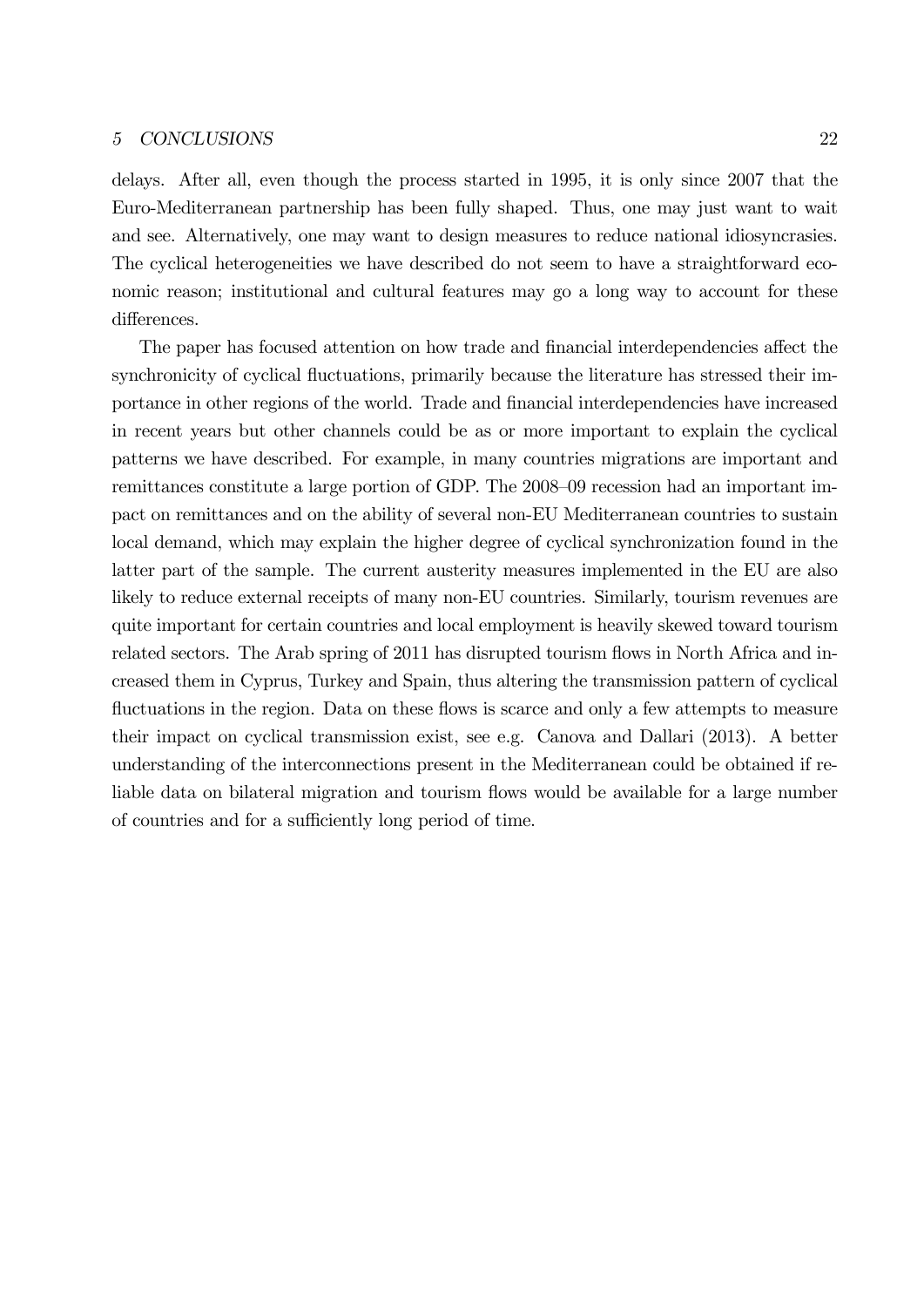## References

Artis, M., H. Kolzing, and J. Toro, 2004, The European business cycle, Oxford Economic Papers, 56, 1-44.

Artis, M., M. Marcellino and T. Proietti, 2005, Dating the Euro area cycle, in L. Reichlin (ed.) The Euro area business cycles: Stylized facts and measurement issues, CEPR.

Altug, S., M. Enim, and B. Neyapti, 2011. Institutions and Business cycles, manuscript, Koc University.

Backus, D., P. Kehoe, F. Kydland, 1992. International Real Business Cycles. Journal of Political Economy 100, 745-775.

Bry, G. and C. Boschan, 1971. Cyclical Analysis of Time Series: Procedures and Computer Programs, New York, NBER.

Burns, A. F. and W. C. Mitchell, 1946. Measuring Business Cycles. New York, NBER CEPR Euro area Business cycle Dating Committee, 2010. Determination of the 2009Q2

trough in economic activity, available at www.cepr.org/data/dating/committee.asp

Calvo, G. and E. Mendoza, 2000. Rational Contagion and the Globalization of Securities Markets. Journal of International Economics, 51, 79-113.

Canova, F., 1999. Does detrending matter for the determination of the reference cycle and the selection of turning points? Economic Journal, 109, 126-150.

Canova, F. 2007. Methods for Applied Macroeconomic Research, Princeton University Press, Princeton, NJ.

Canova, F. and H. Dellas, 1993. Trade interdependencies and International Business cycles. Journal of International Economics, 34(1-2), 23-47.

Canova, F., M. Ciccarelli, and E. Ortega, 2007. Similarities and Convergence of G-7 Cycles. Journal of Monetary Economics, 54(3), 850-878.

Canova, F., and M. Ciccarelli, 2012. Clubmed? Business cycles in the Mediterranean Basin. Journal of International Economics, 88, 162-175.

Canova, F. and P. Dallari, 2013. How important is tourism for the international transmission of cyclical fluctuations? Evidence from the Mediterranean, EUI manuscript.

Canova, F. and J. Marrinan, 1998. Sources and propagation of international output cycles: common shocks or transmission? Journal of International Economics, 46, 133-166.

Frankel, J. and A. Rose, 1998. The endogeneity of Optimum Currency Area Criteria.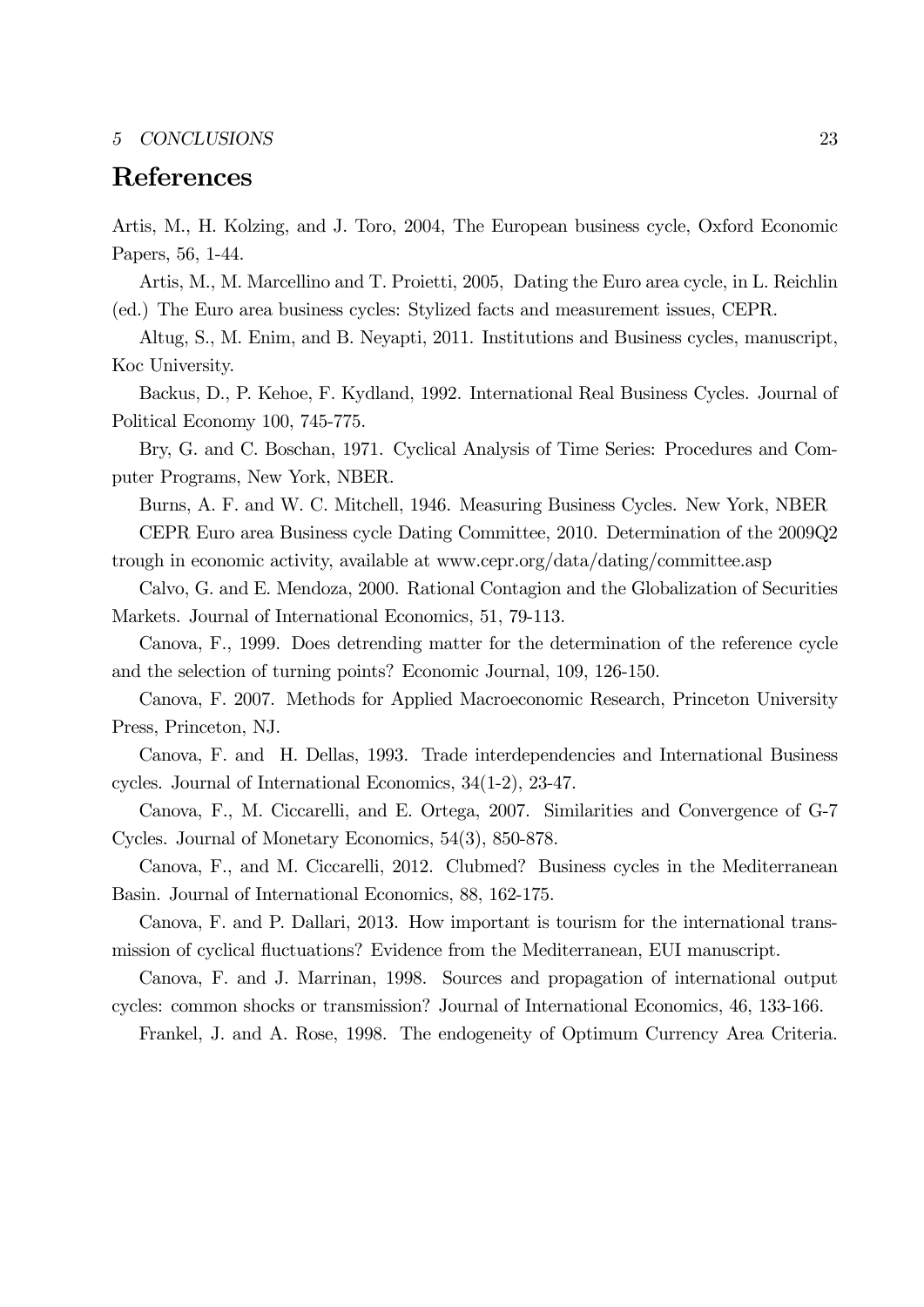### Economic Journal, 108, 1009-1025.

Hamilton, J. D., 2011. Calling Recessions in Real Time. International Journal of Forecasting, 27, 1006-1026.

Harding, D. and A. Pagan, 2002. Dissecting the Cycle: A methodological investigation. Journal of Monetary Economics, 59, 319-341.

Harding, D. and A. Pagan, 2006. Synchronization of Cycles, Journal of Econometrics, 132, 59-79.

Heathcote, J. and F. Perri, 2004. Financial Globalization and Real Regionalization. Journal of Economic Theory, 119, 207-243.

Imbs, J. 2004. Trade, Specialization and Synchronization. Review of Economics and Statistics, 86, 723-734.

Imbs, J. 2006. The Real Effects of Financial Integration. Journal of International Economics, 68, 296-324.

Imbs, J., 2010. The first global recession in decades. IMF Economic Review, 58,327-357. Kalemli -Ozcan, S., E. Papaioannou, and J.L.Peydro, 2012. Financial regulation, financial globalization, and the synchronization of economic activity, forthcoming, Journal of Finance.

Kose, A., E. Prasad, K. Rogo, and S. J. Wei. 2009. Financial Globalization: A Reappraisal. IMF Staff Papers, 56, 8-62.

Kraay, A., and J. Ventura. 2007. Comparative advantage and the cross-section of business cycles. Journal of the European Economic Association, 5, 1300-1333.

Mendoza, E., and V. Quadrini. 2010. Financial Globalization, Financial Crises and Contagion. Journal of Monetary Economics, 57, 24-39.

Morgan, D. P., B. Rime, and P. Strahan. 2004. Bank Integration and State Business Cycles. Quarterly Journal of Economics, 119, 1555-85.

NBER Business Cycle Dating Committee, 2008. Determination of the December 2007 Peak in Economic Activity, available at http://www.nber.org/cycles/dec2008.html

Obstfeld, M. 1994. Risk-Taking, Global Diversification, and Growth. American Economic Review, 84, 1310-1329.

Perri, F. and V. Quadrini, 2010. International Recessions. NBER working paper 17201.

Stock, J. and M. Watson, 2010. Estimating turning points using large data sets. NBER working paper 16532.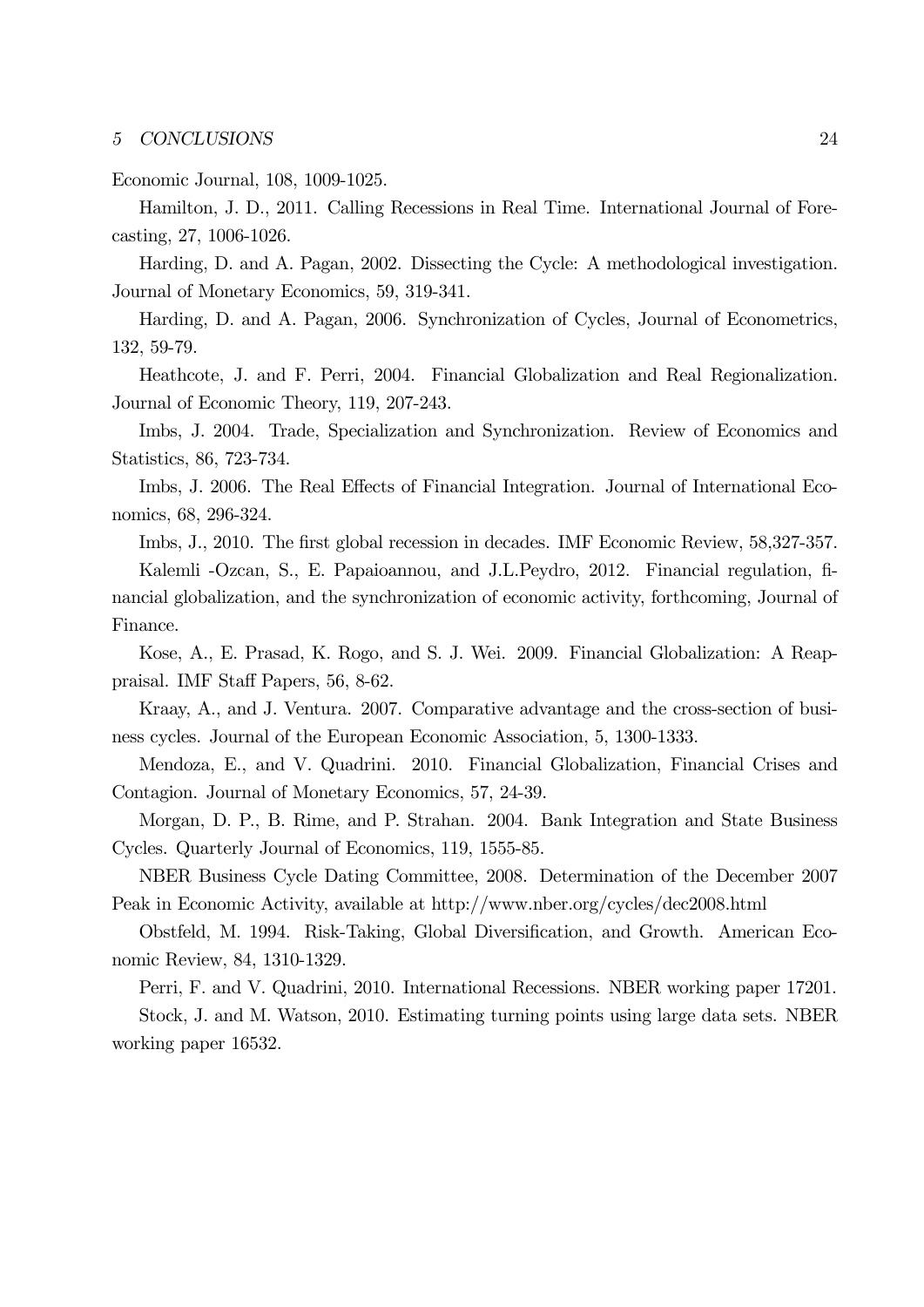| Table 1: Comparison of dating schemes |  |
|---------------------------------------|--|
|---------------------------------------|--|

| Simple average<br>CEPR dates |                                                                             |        | Weighted 3 |        | Median        |        | IP     | Weighted average |               |         |         |
|------------------------------|-----------------------------------------------------------------------------|--------|------------|--------|---------------|--------|--------|------------------|---------------|---------|---------|
|                              | Peaks Troughs Peaks Troughs Peaks Troughs Peaks Troughs Peaks Troughs Peaks |        |            |        |               |        |        |                  |               |         | Troughs |
|                              |                                                                             | 1974:1 | 1975:2     | 1974:1 | 1975:2        | 1974:3 | 1975:4 | 1974:3           | 1975:3        |         |         |
| 1974:3                       | 1975:1                                                                      | 1976:4 | 1977:4     | 1977:1 | 1977:3        | 1977:1 | 1977:3 | 1979:4           | -1980:3       | 11974:2 | 1975:2  |
| 1980:1                       | 1982:3                                                                      | 1979:3 | 1981:1     | 1979:4 | 1980:4 1979:3 |        | 1980:4 | 1984:3           | -1985:3       | 11976:4 | 1977:2  |
| 1992:1                       | 1993:3                                                                      | 1984:2 | 1985:3     | 1984:4 | 1985:3        | 1983:4 | 1985:4 | 1990.2           | 1991:2        | 1980:1  | 1980:4  |
| 2008:1                       | 2009:1                                                                      | 1999:1 | 1993:3     | 1992:1 | 1993:3        | 1992:1 | 1993:2 | 1992:1           | 1993:2        | 11992:1 | 1993:1  |
|                              |                                                                             | 1995:1 | 2000:4     | 1995:2 | 2001:1        | 1995:1 | 1995:4 | 1995:2           | 1996:2        | 12008:1 | 2009:1  |
|                              |                                                                             | 2008:2 | 2009:2     |        | 2008:2 2009:2 | 1996:3 | 1998:2 | 1999:1           | 2000:2        |         |         |
|                              |                                                                             |        |            |        |               | 1999:1 | 2001:2 | 2000:4           | 2001:2        |         |         |
|                              |                                                                             |        |            |        |               | 2008:3 | 2009:2 | 2004:1           | 2005:1        |         |         |
|                              |                                                                             |        |            |        |               |        |        |                  | 2007:2 2009:2 |         |         |

|    |  |          |                             |  |  | Length Relative Length Relative Length Relative Length Relative Length Relative Length Relative |
|----|--|----------|-----------------------------|--|--|-------------------------------------------------------------------------------------------------|
| 36 |  | $2.25\,$ | 2.5 1 19.8 2.3 1 15.5 2.7 1 |  |  |                                                                                                 |

Notes: "Length" measures the length of the average cycle in quarters. "Relative" measures the relative duration of expansions to contractions.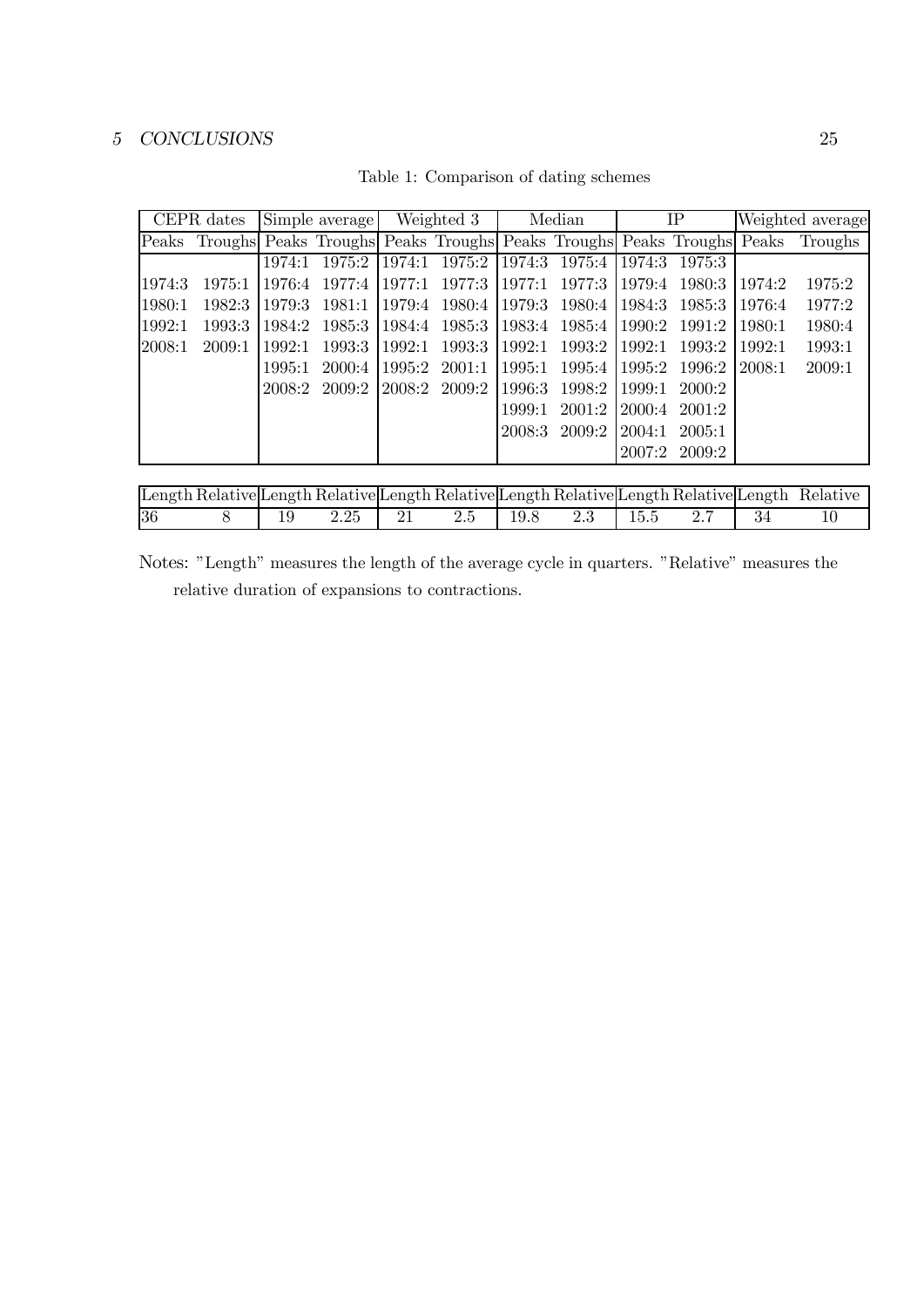| Major European |                   | Other European       |                    |        | East Mediterranean    | North Africa                         | Overall |                       |  |
|----------------|-------------------|----------------------|--------------------|--------|-----------------------|--------------------------------------|---------|-----------------------|--|
|                | Countries         |                      | Countries          |        | Countries             | Countries                            |         | ${\bf Mediterranean}$ |  |
| Peaks          | Troughs           | Peaks                | Troughs            | Peaks  | Troughs               | Peaks Troughs Peaks Troughs          |         |                       |  |
| 1964q1         | 1964q4            | 1984q2               | 1985q3             | 1958q2 | 1959q1                | 1991q4 1992q2                        |         | 1959q1                |  |
| 1974q2         | 1975q2            | 1990q2               | 1992q3             | 1978q3 | 1994q3                | 1996q4 1997q2 1961q4 1965q2          |         |                       |  |
| 1976q4         | 1977q2            | $\vert 1993q1 \vert$ | 1995q3             | 2000q3 | 2001q4                | 2001q1 2003q4 1974q3 1975q3          |         |                       |  |
| 1980q1         | 1980q4            | 1996q4               | 1998q2             | 2004q4 | 2005q2                | $2005q1$ $2005q4$ $ 1976q4$ $1977q2$ |         |                       |  |
| 1992q1         | 1993q3            | 2008q3               | 2009q1             | 2008q2 |                       | 2008q2 2008q4 1979q3 1982q4          |         |                       |  |
| 2008q1         | 2009q1            |                      |                    |        |                       |                                      |         | 1992q4 1993q3         |  |
|                |                   |                      |                    |        |                       |                                      |         | 1997q4 2001q4         |  |
|                |                   |                      |                    |        |                       |                                      |         | 2008q2 2009q1         |  |
|                | Euro Countries    |                      | Non-Euro Countries |        | <b>Rich Countries</b> | Poor Countries                       |         |                       |  |
| Peaks          | Troughs           | Peaks                | Troughs            | Peaks  | Troughs               | Peaks Troughs                        |         |                       |  |
| 1964q1         | 1964q4            | 1958q2               | 1959q1             | 1958q2 | 1959q1                | 1974q1 1975q2                        |         |                       |  |
| 1974q2         | 1975q2            | 1978q3               | 1993q4             | 1964q1 | 1964q4                | 1976q4 1977q2                        |         |                       |  |
| 1976q4         | 1977q2            | 1994q4               | 1998q4             | 1967q3 | 1968q3                | 1990q2 1993q4                        |         |                       |  |
| 1979q4         | 1982q4            | 2000q2               | 2004q1             | 1974q3 | 1977q3                | 1997q4 2001q3                        |         |                       |  |
| 1992q1         | 1993q3            | 2004q4               | 2005q4             | 1978q3 | 1982q4                | 2008q2 2009q1                        |         |                       |  |
| 2000q4         | 2001q4            | 2008q2               | 2008q4             | 1992q1 | 1993q3                |                                      |         |                       |  |
| 2008q2         | 2009q1            |                      |                    | 2007q4 | 2009q1                |                                      |         |                       |  |
|                | High VA Countries |                      | Low VA Countries   |        |                       |                                      |         |                       |  |
| Peaks          | Troughs           | Peaks                | Troughs            |        |                       |                                      |         |                       |  |
| 1956q4         | 1958q3            | 1976q4               | 1977q2             |        |                       |                                      |         |                       |  |
| 1974q3         | 1975q3            | 1978q3               | 1979q4             |        |                       |                                      |         |                       |  |
| 1977q1         | 1977q3            | 1981q4               | 1983q3             |        |                       |                                      |         |                       |  |
| 1979q3         | 1980q4            | 1984q2               | 1985q3             |        |                       |                                      |         |                       |  |
| 1981q2         | 1982q4            | 1990q2               | 1990q4             |        |                       |                                      |         |                       |  |
| 1992q1         | 1992q3            | 1993q1               | 1993q4             |        |                       |                                      |         |                       |  |
| 1996q4         | 2004q1            | 1994q4               | 1997q3             |        |                       |                                      |         |                       |  |
| 2008q1         | 2009q1            | 1998q3               | 1999q4             |        |                       |                                      |         |                       |  |
|                |                   | 2000q2               | 2001q4             |        |                       |                                      |         |                       |  |
|                |                   | 2004q3               | 2005q1             |        |                       |                                      |         |                       |  |
|                |                   | 2008q2               |                    |        |                       |                                      |         |                       |  |

Table 2: Regional and Mediterranean reference cycle turning points

Notes: Reference cycles turning points are computed by equally weighting the turning points of the countries belonging to the region. In the Major European group we have France, Italy, Spain, Portugal, Greece; in the Other European group we have Croatia, Slovenia, Serbia, Macedonia, Malta, Cyprus; in the Eastern Mediterranean group we have Turkey, Israel, Lebanon, Jordan; and in the North Africa group we have Morocco, Tunisia, Egypt, Algeria. Euro area countries are France, Italy, Spain, Portugal, Greece, Slovenia, Malta, Cyprus, non-Euro area the rest. France, Italy, Spain, Israel are the rich countries, while the others are poor. Algeria, Croatia, France, Italy, Macedonia, Spain and Tunisia have high share of industrial value added,the rest have low shares.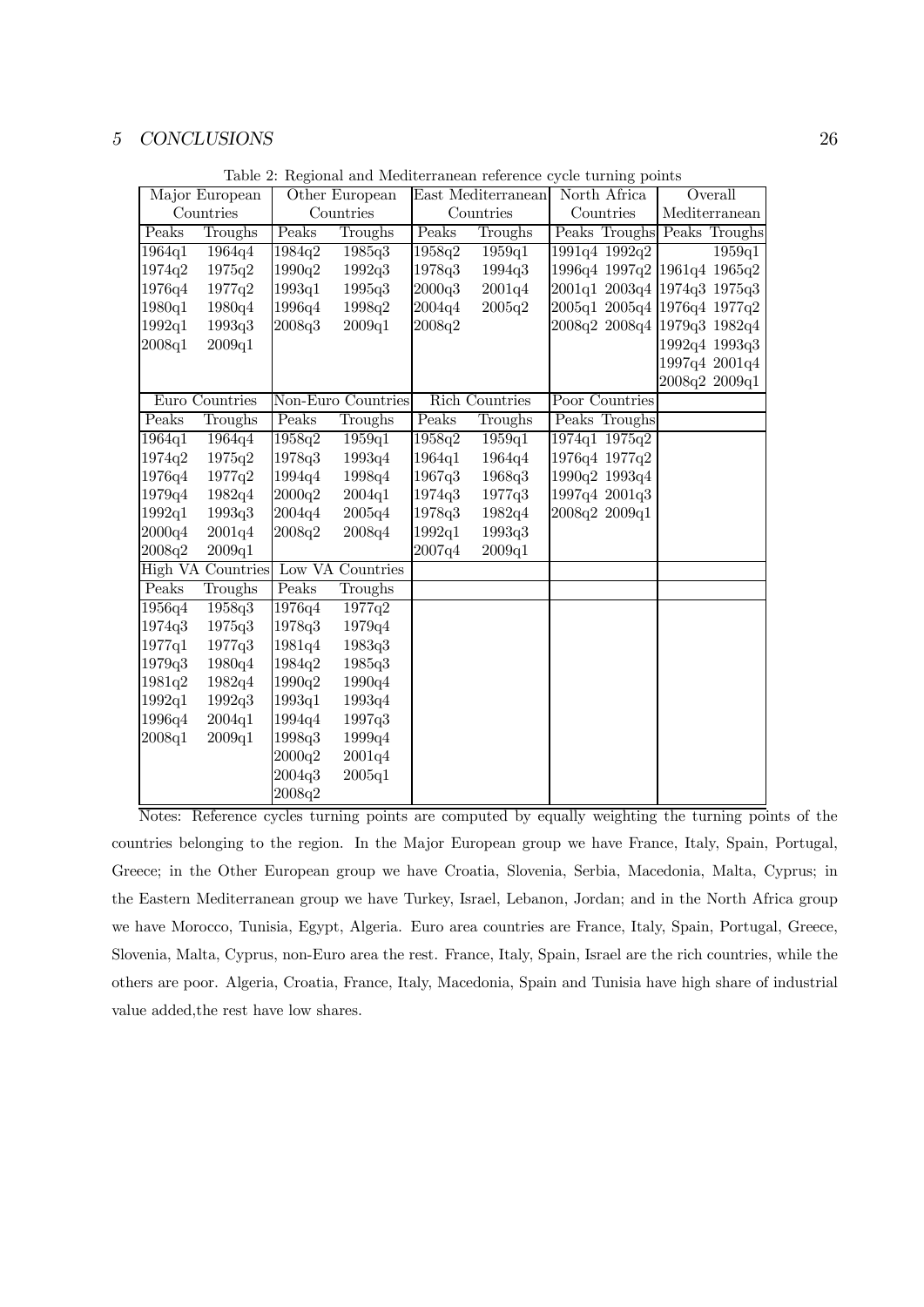| Countries   |                        |                        |                        |                        |                        | $\frac{1}{2}$<br>Major European Other European East Mediterranean North Africa Mediterranean |                    |                        |                        |                   |  |
|-------------|------------------------|------------------------|------------------------|------------------------|------------------------|----------------------------------------------------------------------------------------------|--------------------|------------------------|------------------------|-------------------|--|
|             | $\overline{\text{TP}}$ | $\overline{\text{PT}}$ | $\overline{\text{TP}}$ | $\overline{\text{PT}}$ | $\overline{TP}$        | $\overline{\text{PT}}$                                                                       | $\overline{TP}$    | $\overline{\text{PT}}$ | $\overline{\text{TP}}$ | PT                |  |
| Duration    | 31.60                  | 3.67                   | 16.75                  | 6.40                   | 31.50                  | 18.50                                                                                        | 12.00              | 4.00                   | $\sqrt{20.71}$         | 7.86              |  |
| Concordance |                        | 0.78                   |                        | 0.59                   |                        | 0.60                                                                                         |                    | 0.64                   |                        | 0.62              |  |
|             |                        |                        |                        | Using real GDP growth  |                        |                                                                                              |                    |                        |                        |                   |  |
| Amplitude   | 0.35                   |                        | 0.74                   |                        | 0.25                   |                                                                                              | 0.11               |                        | 0.41                   |                   |  |
| Loss Actual |                        | $-0.02$                |                        | 0.52                   |                        | 4.38                                                                                         |                    | 0.04                   |                        | $\overline{0.60}$ |  |
| Loss TRA    |                        | $-0.02$                |                        | 0.48                   |                        | 5.27                                                                                         |                    | 0.06                   |                        | 0.57              |  |
|             | Using IP growth        |                        |                        |                        |                        |                                                                                              |                    |                        |                        |                   |  |
| Amplitude   | 0.36                   |                        | 0.14                   |                        | 0.78                   |                                                                                              | 0.01               |                        | 0.26                   |                   |  |
| Loss Actual |                        | $-0.14$                |                        | $-0.13$                |                        | 1.34                                                                                         |                    | 0.03                   |                        | 0.23              |  |
| Loss TRA    |                        | $-0.13$                |                        | $-0.09$                |                        | 2.06                                                                                         |                    | 0.03                   |                        | 0.15              |  |
| Countries   |                        | Euro                   |                        | Non-Euro               |                        | Rich                                                                                         |                    | Poor                   |                        |                   |  |
|             | $\overline{\text{TP}}$ | $\overline{\text{PT}}$ | $\overline{\text{TP}}$ | $\overline{\text{PT}}$ | $\overline{\text{TP}}$ | $\overline{\text{PT}}$                                                                       | TP                 | PT                     |                        |                   |  |
| Duration    | 24.33                  | 4.86                   | $\overline{20.20}$     | 16.83                  | 25.50                  | 7.14                                                                                         | $\overline{25.25}$ | 7.80                   |                        |                   |  |
| Concordance |                        | 0.75                   |                        | 0.57                   |                        | 0.74                                                                                         |                    | 0.61                   |                        |                   |  |
|             |                        |                        |                        | Using real GDP growth  |                        |                                                                                              |                    |                        |                        |                   |  |
| Amplitude   | 0.62                   |                        | 0.08                   |                        | 0.35                   |                                                                                              | 0.42               |                        |                        |                   |  |
| Loss Actual |                        | $-0.11$                |                        | 1.69                   |                        | 0.07                                                                                         |                    | 0.53                   |                        |                   |  |
| Loss TRA    |                        | $-0.02$                |                        | 2.20                   |                        | 0.17                                                                                         |                    | 0.53                   |                        |                   |  |
|             |                        |                        |                        | Using real IP growth   |                        |                                                                                              |                    |                        |                        |                   |  |
| Amplitude   | 0.23                   |                        | 0.16                   |                        | 0.34                   |                                                                                              | 0.23               |                        |                        |                   |  |
| Loss Actual |                        | $-0.17$                |                        | 0.78                   |                        | 0.09                                                                                         |                    | 0.17                   |                        |                   |  |
| Loss TRA    |                        | $-0.13$                |                        | 0.93                   |                        | 0.06                                                                                         |                    | 0.07                   |                        |                   |  |
| Countries   |                        | High VA                |                        | Low VA                 |                        |                                                                                              |                    |                        |                        |                   |  |
|             | <b>TP</b>              | $\overline{\text{PT}}$ | $\overline{TP}$        | PT                     |                        |                                                                                              |                    |                        |                        |                   |  |
| Duration    | $\overline{21.42}$     | 7.35                   | 7.8                    | $\overline{4.8}$       |                        |                                                                                              |                    |                        |                        |                   |  |
| Concordance |                        | 0.59                   |                        | 0.65                   |                        |                                                                                              |                    |                        |                        |                   |  |
|             |                        |                        |                        | Using real GDP growth  |                        |                                                                                              |                    |                        |                        |                   |  |
| Amplitude   | 0.17                   |                        | 0.07                   |                        |                        |                                                                                              |                    |                        |                        |                   |  |
| Loss Actual |                        | 1.21                   |                        | 0.11                   |                        |                                                                                              |                    |                        |                        |                   |  |
| Loss TRA    |                        | 1.19                   |                        | 0.12                   |                        |                                                                                              |                    |                        |                        |                   |  |
|             |                        |                        |                        | Using real IP growth   |                        |                                                                                              |                    |                        |                        |                   |  |
| Amplitude   | 0.13                   |                        | 0.08                   |                        |                        |                                                                                              |                    |                        |                        |                   |  |
| Loss Actual |                        | 0.50                   |                        | 0.20                   |                        |                                                                                              |                    |                        |                        |                   |  |
| Loss TRA    |                        | 0.48                   |                        | 0.18                   |                        |                                                                                              |                    |                        |                        |                   |  |

Table 3: Statistics of the reference cycle

Notes: Duration measures average length (in quarters) of cyclical phases; Concordance the average concordance of bilateral turning points in a region; Amplitude the average percentage change in GDP or Industrial production in expansions. Loss Actual is the actual loss in GDP or industrial production in recessions; Loss TRA its average triangular approximation to the loss. Each column represents the average statistics computed over time and countries using the regional (overall) reference cycles. Losses are measured relative to the previous peak and are in percentages. TP indicates booms, PT recessions.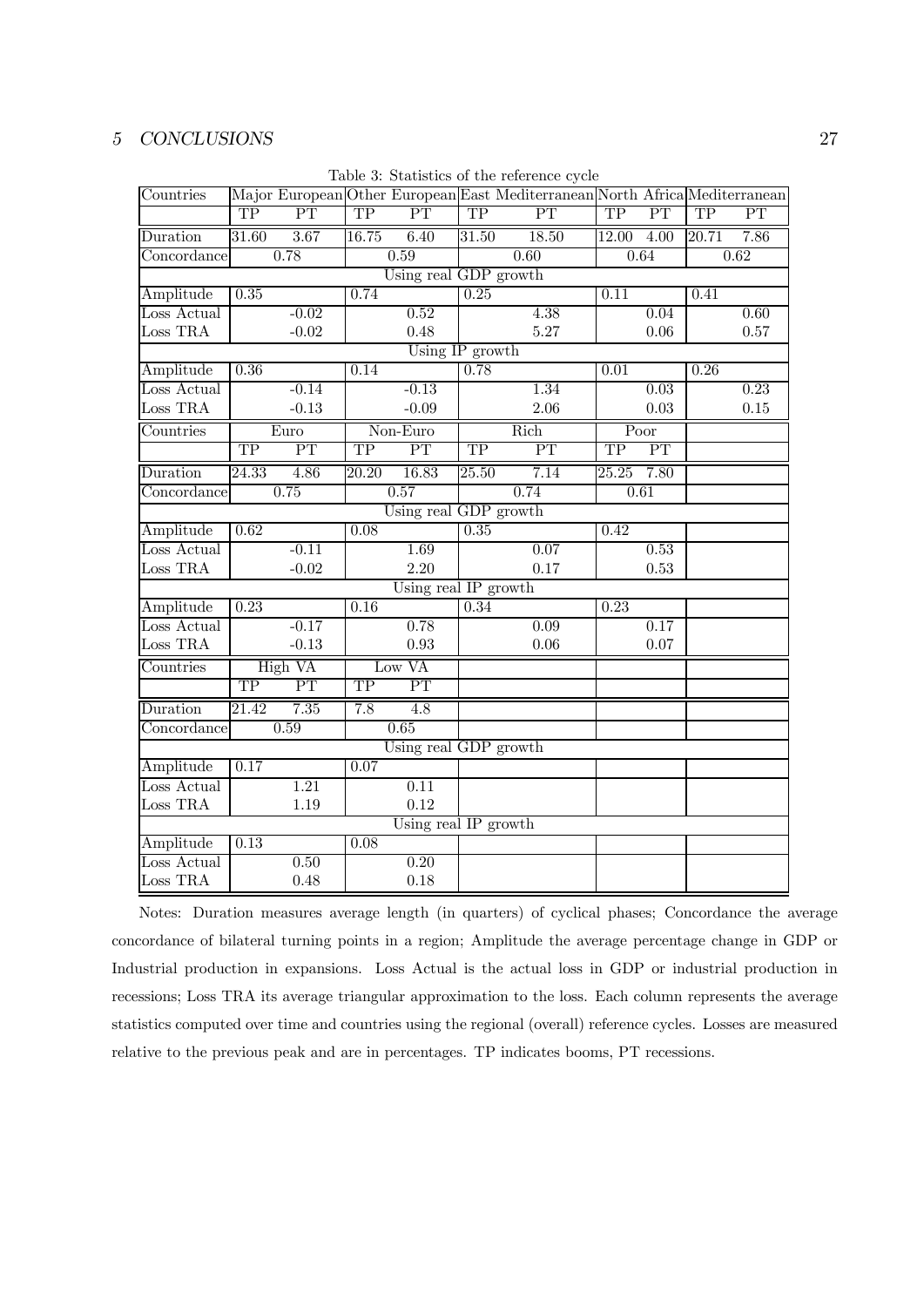|               |                        |                    |                   | Using 1995 as cut off date             |                    |                       | Using 2000 as cut off date |           |                                        |                       |               |  |
|---------------|------------------------|--------------------|-------------------|----------------------------------------|--------------------|-----------------------|----------------------------|-----------|----------------------------------------|-----------------------|---------------|--|
| Countries     |                        | Major              | Other             | Eastern                                |                    | North Overall         | Major                      | Other     | Eastern                                |                       | North Overall |  |
|               |                        |                    |                   | European European Mediterranean Africa |                    |                       |                            |           | European European Mediterranean Africa |                       |               |  |
|               |                        |                    |                   |                                        |                    | Durations             |                            |           |                                        |                       |               |  |
| <b>Before</b> | $\overline{\text{TP}}$ | $\overline{25.00}$ | 10.50             | 78.00                                  |                    | 20.40                 | 25.00                      | 8.67      | 51.00                                  | 18.00                 | 19.83         |  |
|               | PT                     | 3.60               | 8.00              | 33.50                                  | 2.00               | 7.20                  | 3.60                       | 7.50      | 33.50                                  | $2.00\,$              | 7.20          |  |
| After         | TP                     | 58.00              | 23.00             | 16.00                                  | 12.00              | 21.50                 | 58.00                      | 41.00     | 12.00                                  | 10.00                 | 26.00         |  |
|               | $\overline{\text{PT}}$ | 4.00               | 4.00              | 3.50                                   | 4.50               | 9.50                  | 4.00                       | 2.00      | 3.50                                   | 5.33                  | 9.50          |  |
| Concordance   |                        |                    |                   |                                        |                    |                       |                            |           |                                        |                       |               |  |
| <b>Before</b> |                        | 0.76               | $\overline{0.42}$ | 0.68                                   | 0.48               | $0.56\,$              | 0.79                       | 0.56      | 0.72                                   | 0.61                  | 0.64          |  |
| After         |                        | 0.80               | $0.61\,$          | $0.56\,$                               | 0.66               | 0.63                  | 0.75                       | 0.60      | 0.46                                   | 0.65                  | 0.60          |  |
|               |                        |                    |                   |                                        |                    | Amplitude- GDP growth |                            |           |                                        |                       |               |  |
| <b>Before</b> |                        | 0.32               | 1.44              |                                        |                    | 0.26                  | 0.32                       | 0.41      | 0.35                                   | 0.27                  | 0.48          |  |
| After         |                        | 0.47               | 0.72              | $0.25\,$                               | 0.11               | 0.38                  | 0.47                       | 1.21      | 0.19                                   | 0.09                  | $0.36\,$      |  |
|               |                        |                    |                   |                                        |                    | Amplitude-IP growth   |                            |           |                                        |                       |               |  |
| <b>Before</b> |                        | 0.38               | 0.04              | 5.01                                   |                    | 0.46                  | 0.38                       | 0.08      | 1.59                                   | $-0.14$               | 0.30          |  |
| After         |                        | $0.26\,$           | $0.18\,$          | 0.39                                   | 0.09               | 0.20                  | $0.26\,$                   | 0.25      | 0.17                                   | 0.11                  | 0.20          |  |
| Countries     |                        | Euro               | Non-Euro          | Rich                                   | Poor               |                       | Euro                       | Non-Euro  | Rich                                   | $\overline{P}_{0}$ or |               |  |
|               |                        |                    |                   |                                        |                    | Durations             |                            |           |                                        |                       |               |  |
| <b>Before</b> | $\overline{\text{TP}}$ | 22.75              | 41.00             | 19.20                                  | $\overline{29.00}$ |                       | 24.00                      | 29.33     | 19.20                                  | 24.67                 |               |  |
|               | PT                     | 5.40               | 32.00             | 7.50                                   | 7.00               |                       | 5.40                       | 26.67     | 7.50                                   | 7.00                  |               |  |
| After         | TP                     | 27.50              | 6.33              | 57.00                                  | 21.50              |                       | 26.00                      | 6.50      | 57.00                                  | 27.00                 |               |  |
|               | $\overline{\text{PT}}$ | $3.50\,$           | $\ \, 9.25$       | $5.00\,$                               | 9.00               |                       | 3.50                       | 7.00      | $5.00\,$                               | 9.00                  |               |  |
|               |                        |                    |                   |                                        |                    | Concordance           |                            |           |                                        |                       |               |  |
| <b>Before</b> |                        | 0.63               | 0.55              | 0.79                                   | 0.53               |                       | 0.74                       | 0.59      | 0.77                                   | 0.61                  |               |  |
| After         |                        | 0.79               | 0.58              | 0.54                                   | $\rm 0.62$         |                       | 0.76                       | $0.56\,$  | 0.68                                   | 0.61                  |               |  |
|               |                        |                    |                   |                                        |                    | Amplitude- GDP growth |                            |           |                                        |                       |               |  |
| <b>Before</b> |                        | 0.31               | 0.07              | 0.31                                   | 0.30               |                       | 1.03                       | 0.07      | 0.31                                   | 0.42                  |               |  |
| After         |                        | 0.57               | 0.08              | $0.51\,$                               | 0.41               |                       | 0.27                       | 0.10      | $0.51\,$                               | 0.47                  |               |  |
|               |                        |                    |                   |                                        |                    | Amplitude-IP growth   |                            |           |                                        |                       |               |  |
| <b>Before</b> |                        | 0.39               | 0.37              | 0.33                                   | 0.49               |                       | 0.32                       | 0.21      | 0.33                                   | 0.21                  |               |  |
| After         |                        | 0.14               | 0.06              | 0.38                                   | 0.21               |                       | 0.09                       | 0.08      | 0.38                                   | 0.22                  |               |  |
| Countries     |                        | High VA            | Low VA            |                                        |                    |                       | High VA                    | Low VA    |                                        |                       |               |  |
|               |                        |                    |                   |                                        |                    | Durations             |                            |           |                                        |                       |               |  |
| <b>Before</b> | $\overline{\text{TP}}$ | 23.4               | 8.00              |                                        |                    |                       | $\overline{22.3}$          | 6.75      |                                        |                       |               |  |
|               | PT                     | 4.33               | 4.00              |                                        |                    |                       | 4.33                       | $5.00\,$  |                                        |                       |               |  |
| After         | TP                     | 16.50              | $7.5\,$           |                                        |                    |                       | $16.00\,$                  | $12.00\,$ |                                        |                       |               |  |
|               | PT                     | 16.50              | $6.0\,$           |                                        |                    |                       | $16.5\,$                   | 4.00      |                                        |                       |               |  |
|               |                        |                    |                   |                                        |                    | Concordance           |                            |           |                                        |                       |               |  |
| <b>Before</b> |                        | 0.47               | 0.69              |                                        |                    |                       | $0.54\,$                   | 0.71      |                                        |                       |               |  |
| After         |                        | 0.62               | $\,0.64\,$        |                                        |                    |                       | 0.63                       | 0.58      |                                        |                       |               |  |
|               |                        |                    |                   |                                        |                    | Amplitude- GDP growth |                            |           |                                        |                       |               |  |
| <b>Before</b> |                        | 0.19               | 0.07              |                                        |                    |                       | 0.17                       | 0.04      |                                        |                       |               |  |
| After         |                        | 0.10               | 0.08              |                                        |                    |                       | 0.12                       | 0.14      |                                        |                       |               |  |
|               |                        |                    |                   |                                        |                    | Amplitude-IP growth   |                            |           |                                        |                       |               |  |
| <b>Before</b> |                        | 0.31               | 0.09              |                                        |                    |                       | 0.08                       | 0.07      |                                        |                       |               |  |
| After         |                        | $0.05\,$           | $0.08\,$          |                                        |                    |                       | $0.11\,$                   | 0.10      |                                        |                       |               |  |

Table 4: Statistics of the reference cycle, subsamples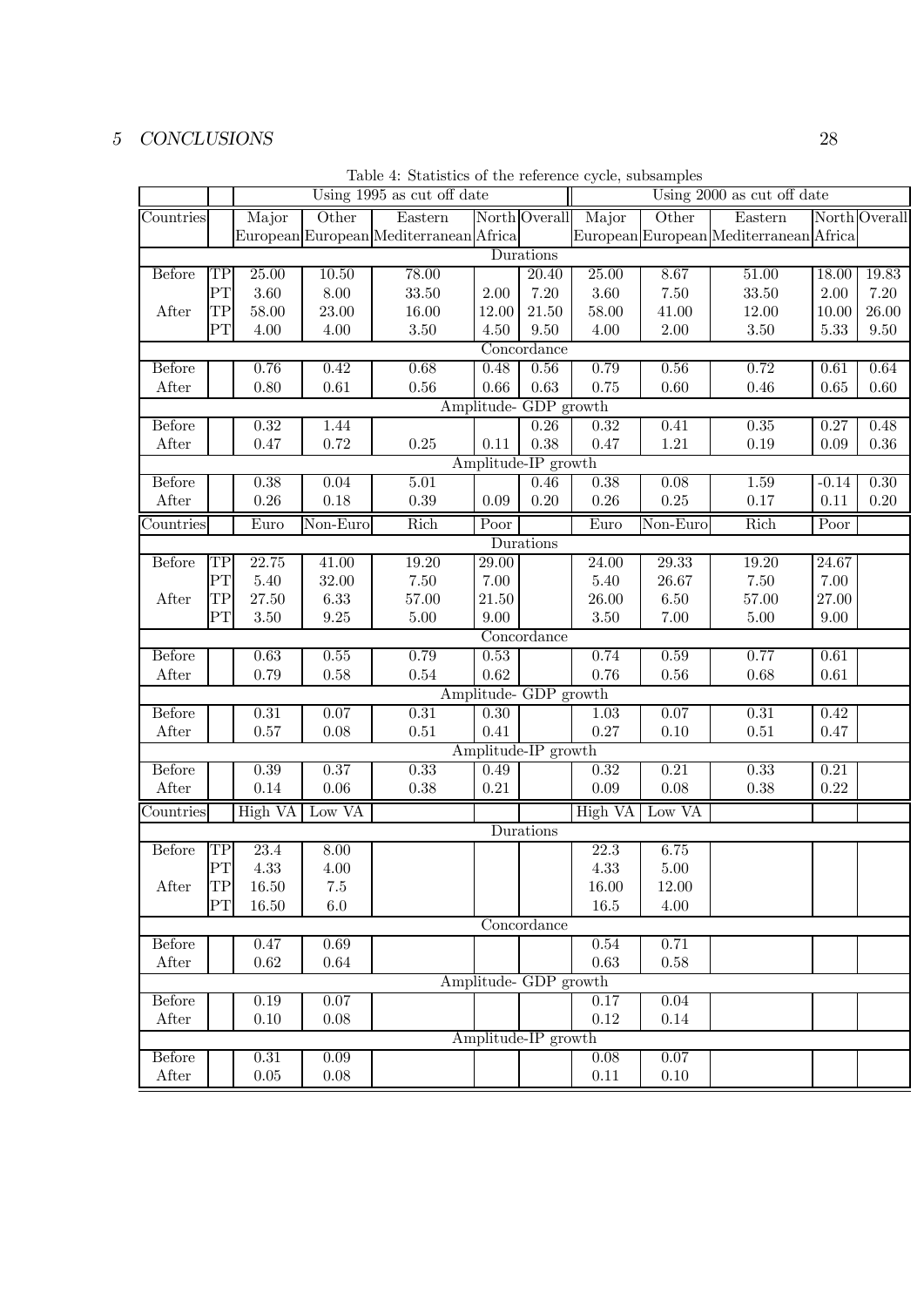Notes: Duration measures average length (in quarters) of cyclical phases; Concordance the average concordance of bilateral turning points in a region; Amplitude measures the average percentage change in GDP or Industrial production in expansions. TP indicates booms, PT recessions.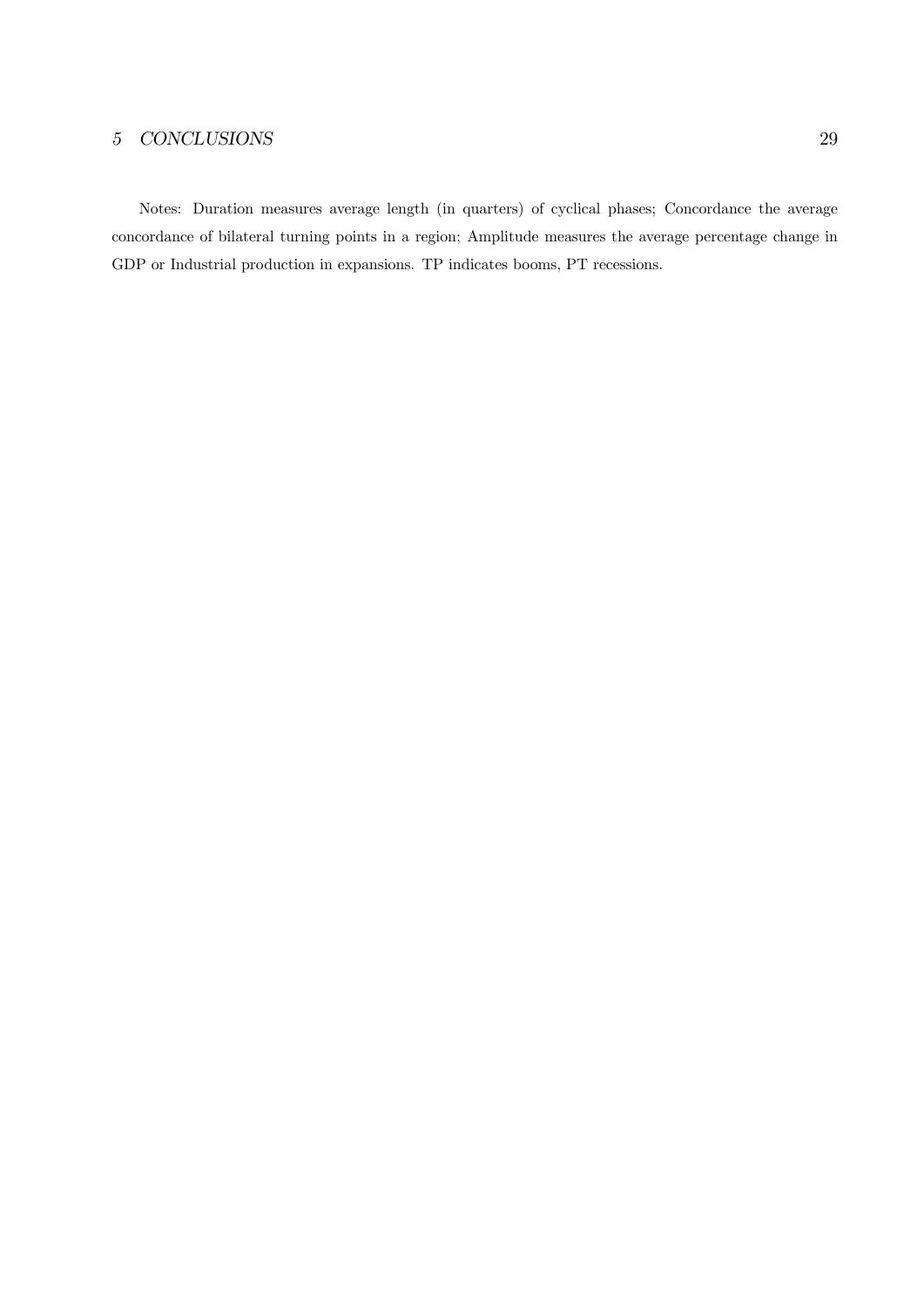

Figure 1: Dynamics since the last cyclical peak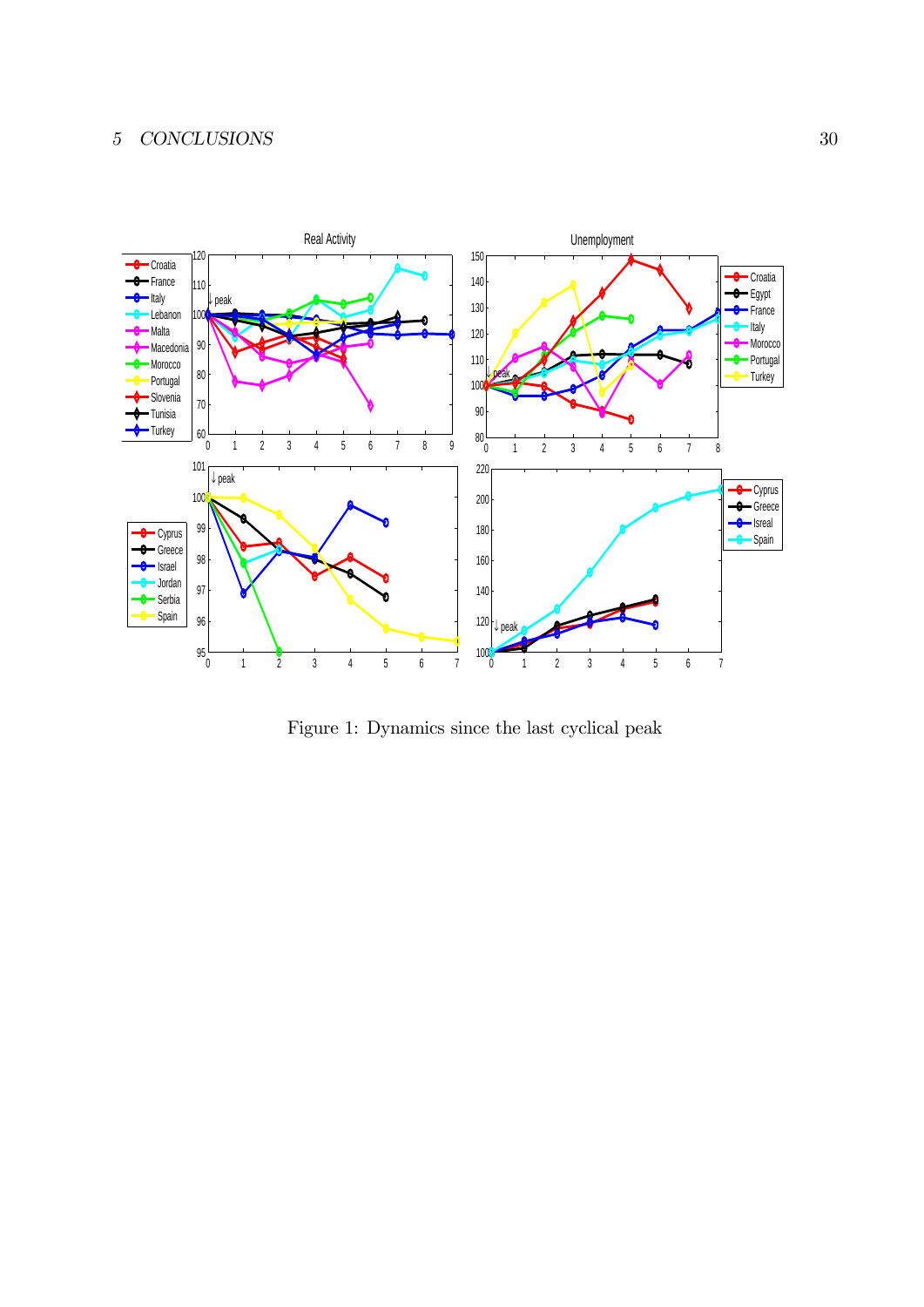

Figure 2: Dynamics around the Mediterranean cyclical peak